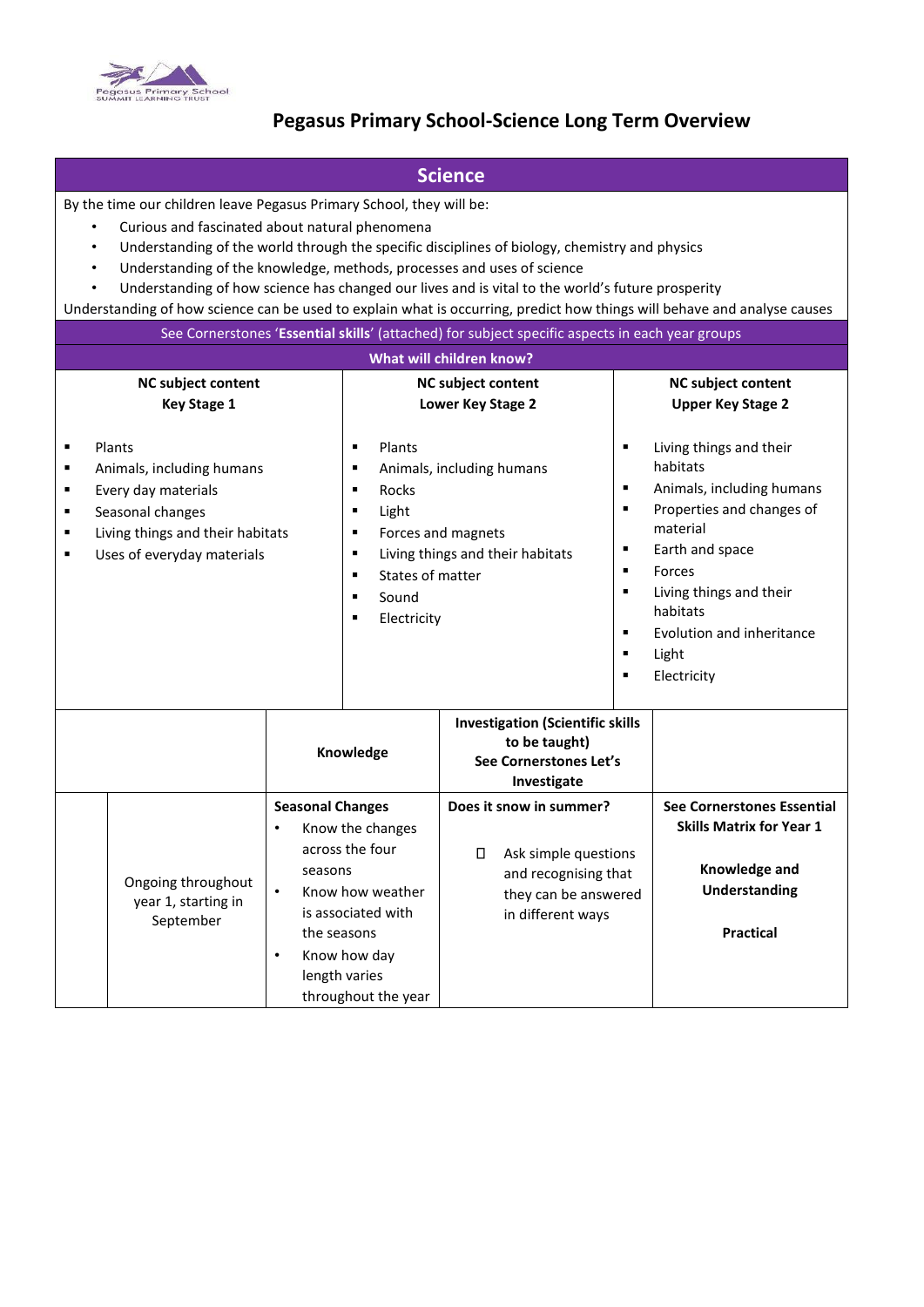

| Are all leaves the same?<br><b>Plants and Animals,</b><br>including humans                                                                                                                                                                                                                                                                                                                                         |  |
|--------------------------------------------------------------------------------------------------------------------------------------------------------------------------------------------------------------------------------------------------------------------------------------------------------------------------------------------------------------------------------------------------------------------|--|
| Name a variety of<br>Observing closely, using<br>٠<br>common wild and<br>simple equipment<br>garden plants,<br>Performing simple tests<br>٠<br>including deciduous<br>and evergreen trees.<br>Year<br><b>Enchanted Woodland</b><br>Know the basic<br>1<br>(Science)<br>structure of a<br>variety of common<br>flowering plants,<br>including trees.<br>Name a variety of<br>٠<br>common animals<br>including fish, |  |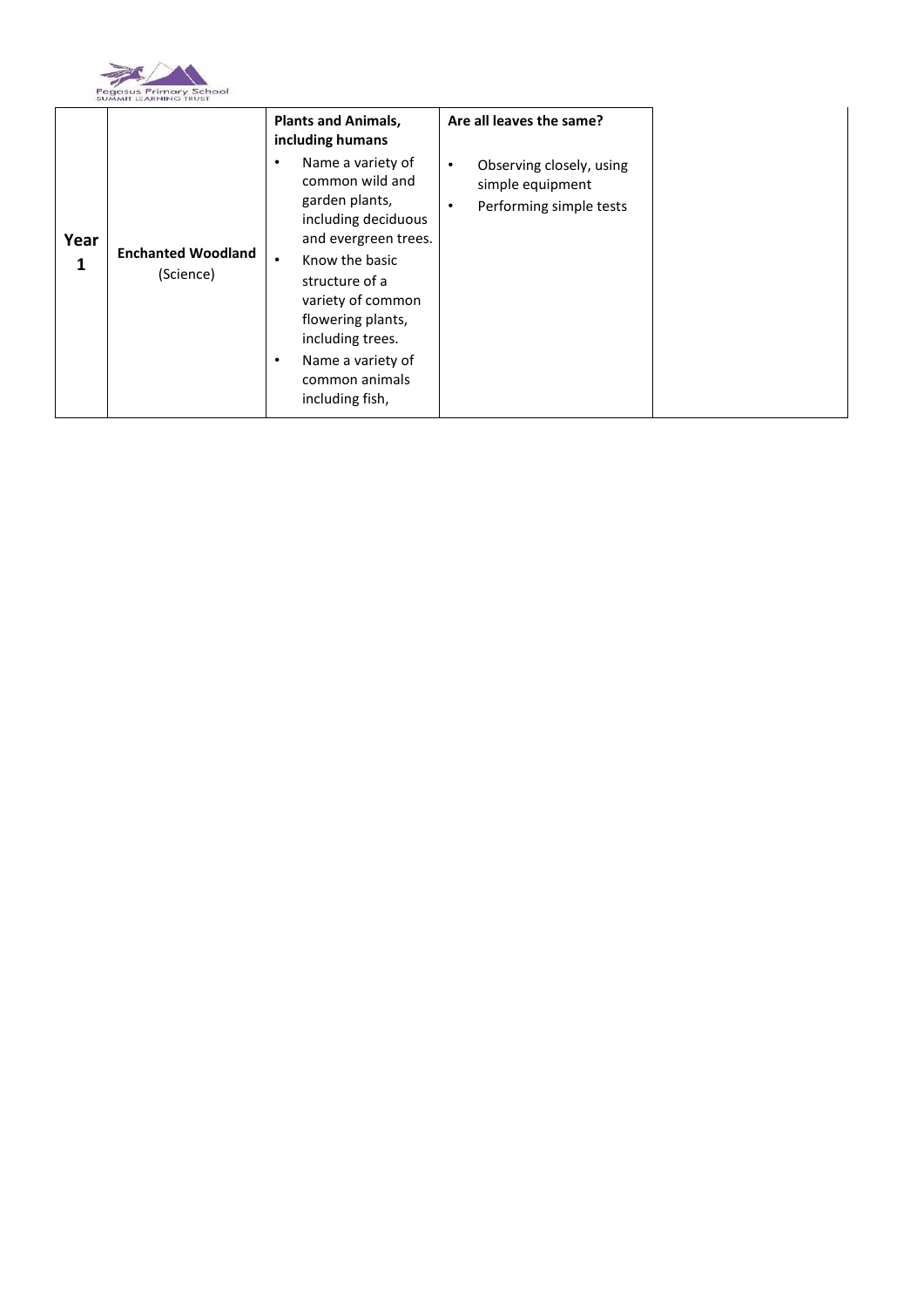

|                                               | amphibians,<br>reptiles, birds and<br>mammals.                                                                                                                                                                                      |                                                                                                                                |
|-----------------------------------------------|-------------------------------------------------------------------------------------------------------------------------------------------------------------------------------------------------------------------------------------|--------------------------------------------------------------------------------------------------------------------------------|
|                                               | Animals, including<br>humans                                                                                                                                                                                                        | Whose poo?                                                                                                                     |
|                                               | Name a variety of<br>common animals<br>including fish,<br>amphibians,<br>reptiles, birds and<br>mammals.                                                                                                                            | Identify and classifying<br>$\bullet$<br>Using their observations<br>$\bullet$<br>and ideas to suggest<br>answers to questions |
| <b>Dinosaur Planet</b><br>(History)           | Name a variety of<br>$\bullet$<br>common animals<br>that are carnivores,<br>herbivores and<br>omnivores                                                                                                                             |                                                                                                                                |
|                                               | Know the structure<br>$\bullet$<br>of a variety of<br>common animals<br>(fish, amphibians,<br>reptiles, birds and<br>mammals, including<br>pets)                                                                                    |                                                                                                                                |
|                                               | <b>Everyday materials</b>                                                                                                                                                                                                           | How do you make bread?                                                                                                         |
| <b>Bright Lights, Big City</b><br>(Geography) | $\Box$<br>Name an object and<br>the materials which<br>it is made from                                                                                                                                                              | $\Box$<br>Gather and recording<br>data to help in answering<br>questions                                                       |
|                                               | Animals, including<br>humans                                                                                                                                                                                                        | Can you leap like a frog?                                                                                                      |
| Paws, Claws and<br><b>Whiskers</b><br>(Art)   | Name a variety of<br>□<br>common animals<br>that are carnivores,<br>herbivores and<br>omnivores<br>Know the structure of a<br>variety of common<br>animals (fish,<br>amphibians, reptiles,<br>birds and mammals,<br>including pets) | Identify and classifying<br>$\bullet$<br>Performing simple tests<br>$\bullet$                                                  |
|                                               | Animals, including<br>humans                                                                                                                                                                                                        | What can our hands do?                                                                                                         |
| <b>Superheroes</b><br>(Science)               | Identify, name,<br>$\bullet$<br>draw and label the<br>basic parts of the<br>human body<br>Know which part of<br>$\bullet$<br>the body is<br>associated with<br>each sense.<br>Know the<br>$\bullet$                                 | $\bullet$<br>Gather and recording data<br>to help in answering<br>questions<br>Performing simple tests<br>$\bullet$            |
|                                               | importance for<br>humans of exercise,<br>eating the right<br>amounts of<br>different types of<br>food, and hygiene.                                                                                                                 |                                                                                                                                |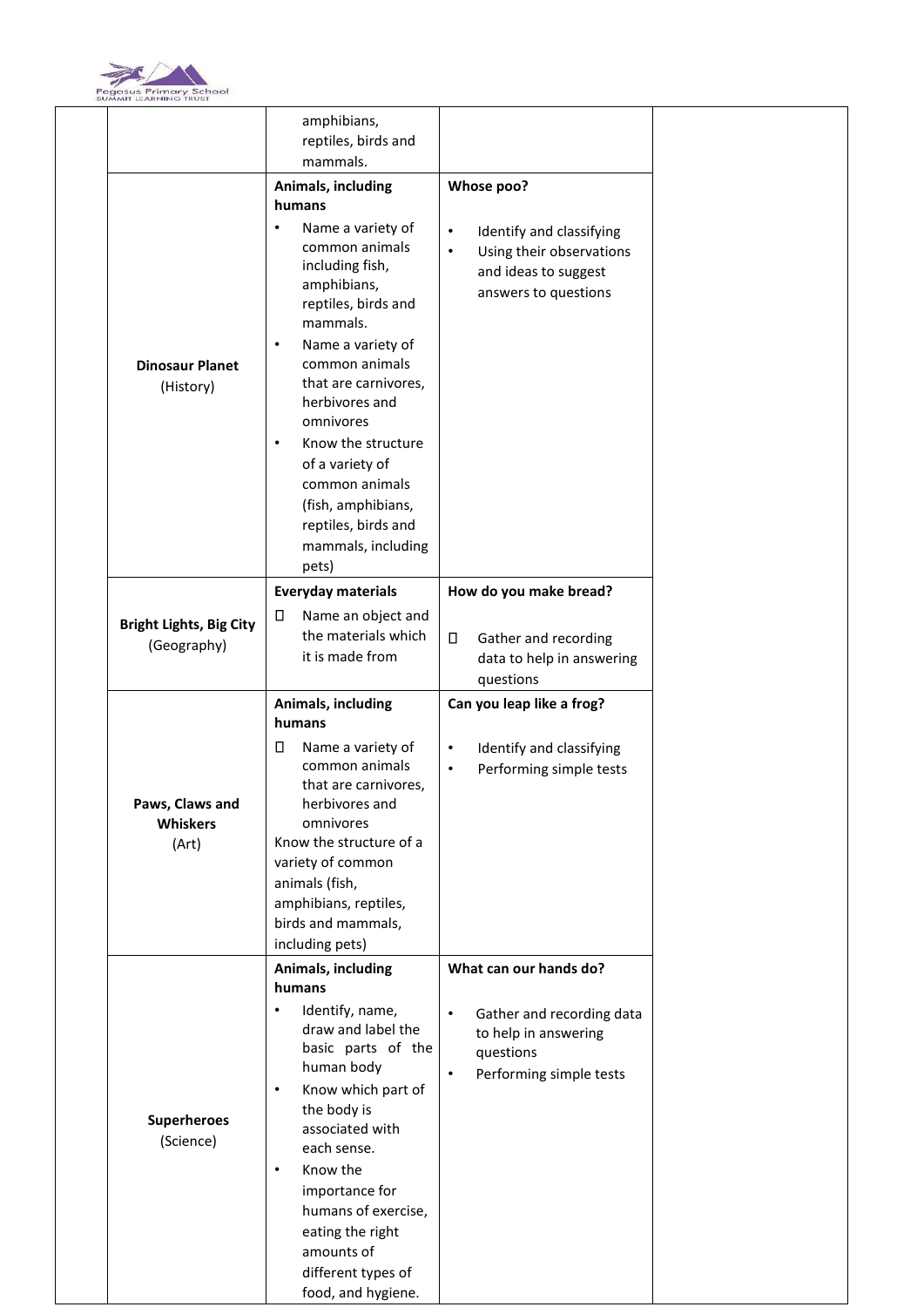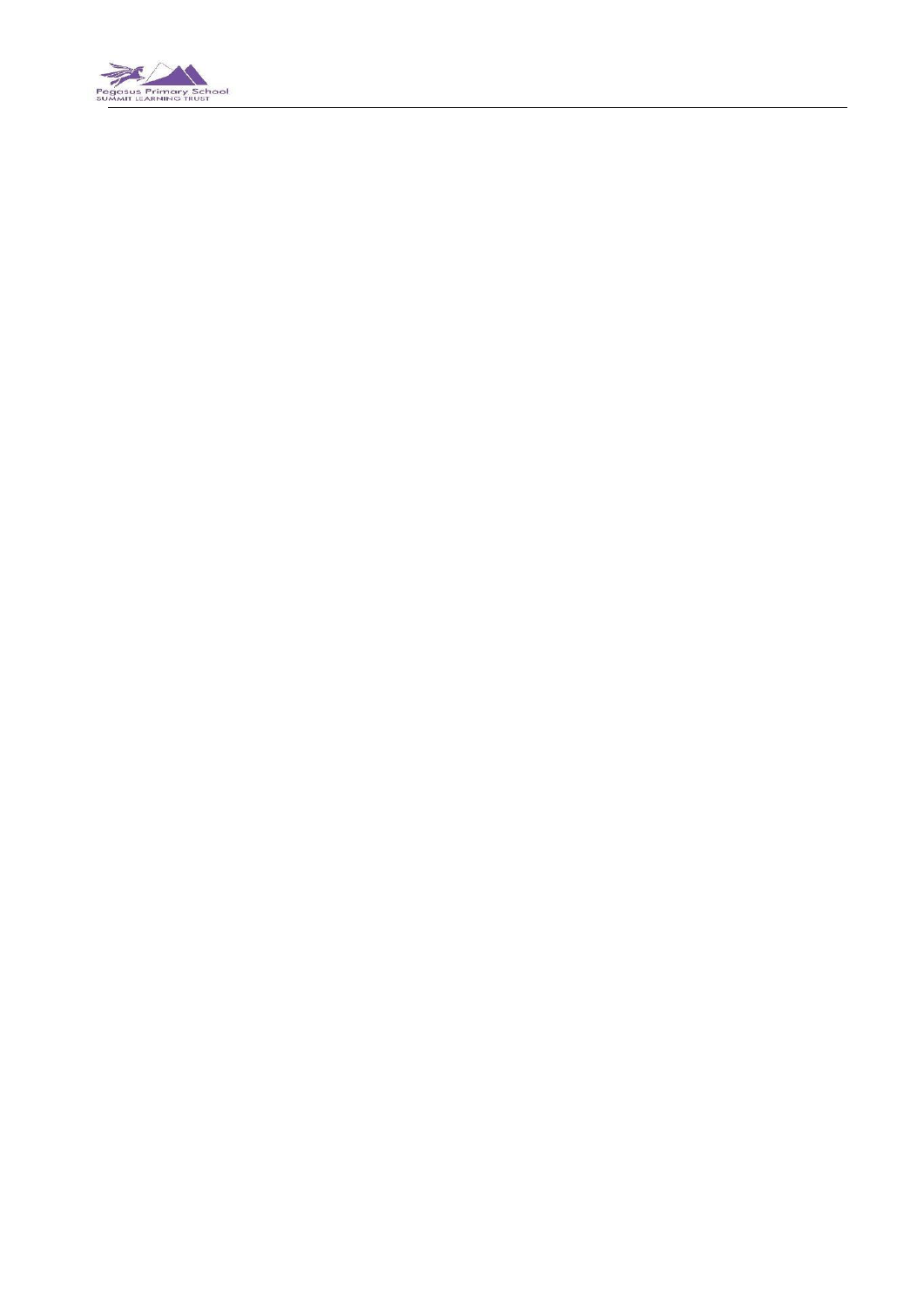

|                         |                                                | <b>Everyday materials</b>                                                                                                                                                                                                                                                                                                                                                                               | How does it feel?                                                                                                                                                                      |                                                                                              |
|-------------------------|------------------------------------------------|---------------------------------------------------------------------------------------------------------------------------------------------------------------------------------------------------------------------------------------------------------------------------------------------------------------------------------------------------------------------------------------------------------|----------------------------------------------------------------------------------------------------------------------------------------------------------------------------------------|----------------------------------------------------------------------------------------------|
|                         | <b>Moon Zoom</b><br>(DT)                       | Name a variety of<br>٠<br>everyday materials,<br>including wood,<br>plastic, glass, metal,<br>water, and rock<br>Know the physical<br>$\bullet$<br>properties of a<br>variety of everyday<br>materials                                                                                                                                                                                                  | $\Box$<br>Gather and recording data<br>to help in answering<br>questions                                                                                                               |                                                                                              |
|                         |                                                | <b>Plants</b>                                                                                                                                                                                                                                                                                                                                                                                           | What's on your wellies?                                                                                                                                                                | See Cornerstones Essential                                                                   |
|                         | <b>The Scented Garden</b><br>(Science)         | · observe and describe<br>how<br>seeds<br>and<br>bulbs grow<br>into<br>mature plants<br>find out and describe<br>how plants need water,<br>light and a suitable<br>temperature to grow<br>and stay healthy.                                                                                                                                                                                             | ٠<br>Perform simple tests<br>$\blacksquare$<br>Use observations and<br>ideas to suggest answers<br>to questions<br>Gather and recording<br>O<br>data to help in answering<br>questions | <b>Skills Matrix for Year 2</b><br>Knowledge and<br><b>Understanding</b><br><b>Practical</b> |
|                         |                                                | Uses of every day                                                                                                                                                                                                                                                                                                                                                                                       | Can you find the treasure?                                                                                                                                                             |                                                                                              |
| Year                    | <b>Land Ahoy!</b><br>(Geography)               | materials<br>Know the suitability<br>of a variety of<br>everyday materials,<br>including wood,<br>metal, plastic, glass,<br>brick, rock, paper<br>and cardboard for<br>particular uses<br>Know the shapes of<br>□<br>solid objects made<br>from some materials<br>can be changed by<br>squashing, bending,<br>twisting and<br>stretching.                                                               | $\blacksquare$<br>Perform simple tests<br>Use observations and<br>$\Box$<br>ideas to suggest answers<br>to questions                                                                   |                                                                                              |
| $\overline{\mathbf{2}}$ | <b>Street Detective</b><br>(Geography/History) | <b>Living Things and</b><br>their habitats -<br>Identify that most<br>living things live in<br>habitats to which<br>they are suited.<br>- Describe how different<br>habitats provide for the<br>basic needs of different<br>kinds of animals and<br>plants and how they<br>depend on each other<br>- identify and name a<br>variety of plants and<br>animals in their<br>habitats,<br>and microhabitats | Where do snails live?<br><b>Working scientifically</b><br>- Identify and classify -<br>Gather and record data to<br>help answer questions                                              |                                                                                              |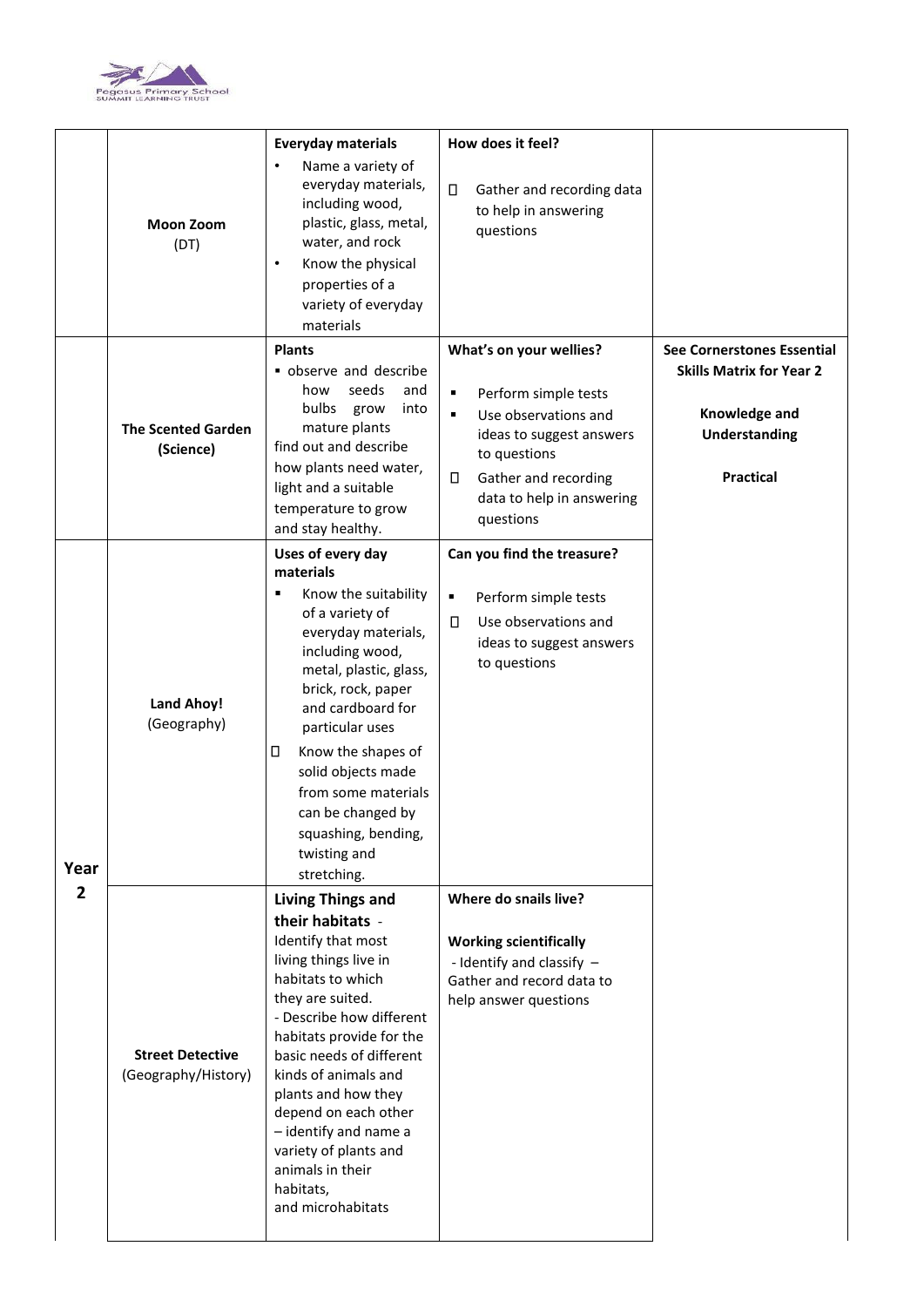

| Uses of every day<br><b>Towers, Tunnels and</b><br>materials and Living<br><b>Turrets</b><br><b>Things</b><br>(History) | Can you make a paper bridge?<br>Observe closely using<br>simple equipment |
|-------------------------------------------------------------------------------------------------------------------------|---------------------------------------------------------------------------|
|-------------------------------------------------------------------------------------------------------------------------|---------------------------------------------------------------------------|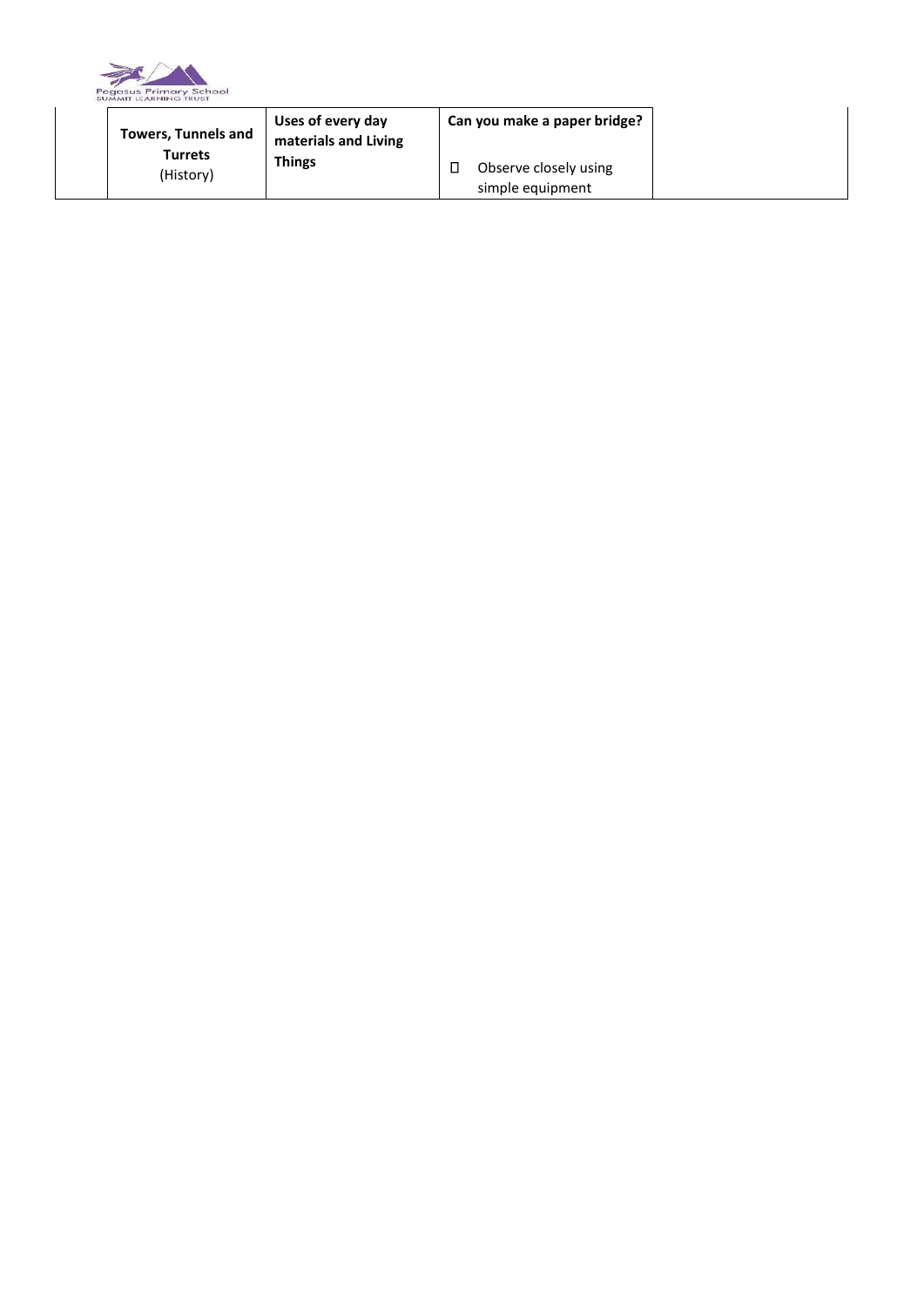

|                                              | Know the suitability<br>٠<br>of a variety of<br>everyday materials,<br>including wood,<br>metal, plastic, glass,<br>brick, rock, paper<br>and cardboard for<br>particular uses<br>Know that most<br>$\bullet$<br>living things live in<br>habitats to which they<br>are suited Know how<br>different habitats<br>provide for the basic<br>needs of different kinds<br>of animals and plants,<br>and how they depend<br>on each other | Perform simple tests<br>П                                                                                                                                                                                                        |  |
|----------------------------------------------|--------------------------------------------------------------------------------------------------------------------------------------------------------------------------------------------------------------------------------------------------------------------------------------------------------------------------------------------------------------------------------------------------------------------------------------|----------------------------------------------------------------------------------------------------------------------------------------------------------------------------------------------------------------------------------|--|
| <b>Wriggle and Crawl</b><br>(Science)        | <b>Living Things and</b><br>Animals, including<br>humans<br>Know a variety of<br>п<br>plants and animals<br>in their habitats,<br>including<br>microhabitats<br>notice that animals,<br>٠<br>including humans,<br>have offspring which<br>grow into adults<br>find out about and<br>٠<br>describe the basic<br>needs of animals,<br>including humans,<br>for survival (water,<br>food and air)                                       | What is the life cycle of a<br>ladybird?<br>Ask simple questions and<br>٠<br>recognising that they can<br>be answered in different<br>ways<br>Use observations and<br>$\blacksquare$<br>ideas to suggest answers<br>to questions |  |
| Muck, Mess and<br><b>Mixtures</b><br>(D & T) | <b>Everyday materials</b><br>find out how the<br>$\blacksquare$<br>shapes of solid<br>objects made from<br>some materials can<br>be changed by<br>squashing, bending,<br>twisting and<br>stretching.                                                                                                                                                                                                                                 | How is mud made?<br>Use observations and<br>ideas to suggest answers<br>to questions<br>Gather and recording data<br>٠<br>to help in answering<br>questions                                                                      |  |
| <b>Beachcombers</b><br>(Science)             | <b>Living Things and their</b><br><b>Habitats</b><br>explore and<br>$\blacksquare$<br>compare the<br>differences<br>between things that<br>are living, dead, and<br>things that have<br>never been alive<br>identify that most<br>٠<br>living things live in<br>habitats to which                                                                                                                                                    | How many arms does an<br>octopus have?<br>Ask simple questions and<br>٠<br>recognising that they can<br>be answered in different<br>ways<br>Observing closely, using<br>٠<br>simple equipment                                    |  |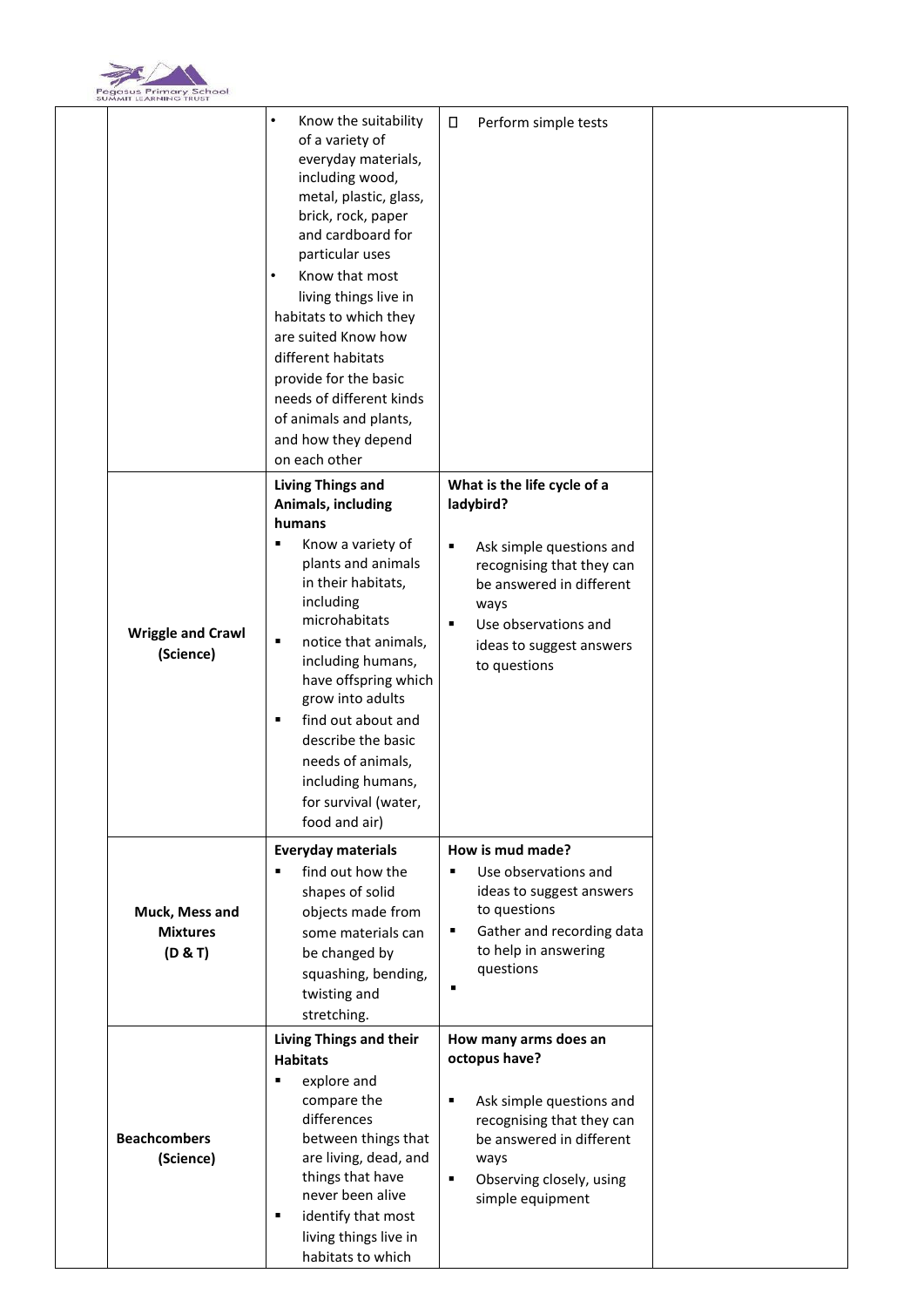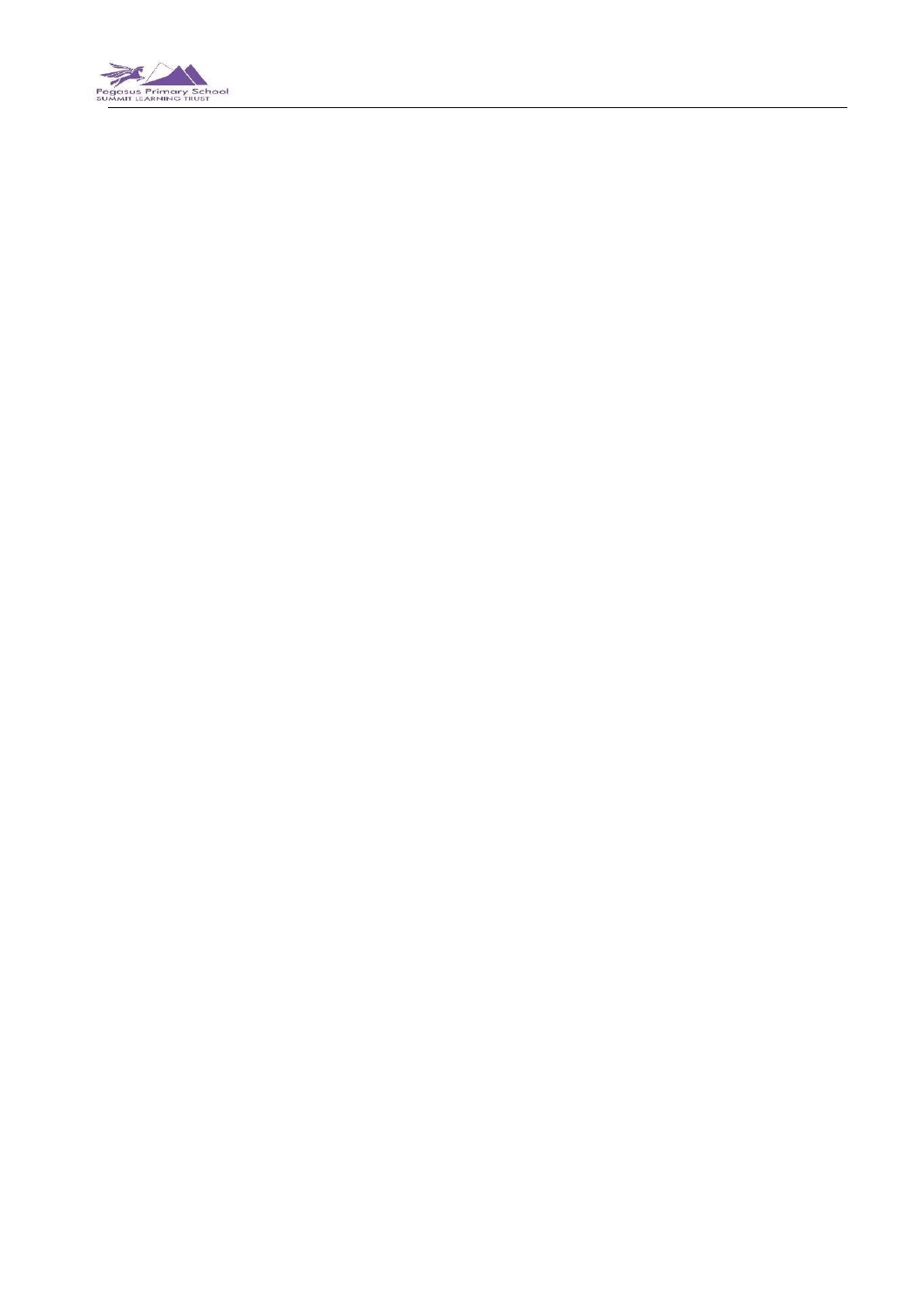

|           |                                   | they are suited and<br>describe how<br>different habitats<br>provide for the<br>basic needs of<br>different kinds of<br>animals and plants,<br>and how they<br>depend on each<br>other<br>identify and name a<br>٠<br>variety of plants<br>and animals in their<br>habitats, including<br>microhabitats<br>describe how<br>٠<br>animals obtain their<br>food from plants<br>and other animals,<br>using the idea of a<br>simple food chain,<br>and identify and<br>name different<br>sources of food<br>find out about and<br>٠<br>describe the basic<br>needs of animals,<br>including humans, |                                                                                                                                                                                                                                                                                                                                        |                                                                                       |
|-----------|-----------------------------------|-------------------------------------------------------------------------------------------------------------------------------------------------------------------------------------------------------------------------------------------------------------------------------------------------------------------------------------------------------------------------------------------------------------------------------------------------------------------------------------------------------------------------------------------------------------------------------------------------|----------------------------------------------------------------------------------------------------------------------------------------------------------------------------------------------------------------------------------------------------------------------------------------------------------------------------------------|---------------------------------------------------------------------------------------|
|           |                                   | for survival (water,<br>food and air)                                                                                                                                                                                                                                                                                                                                                                                                                                                                                                                                                           |                                                                                                                                                                                                                                                                                                                                        |                                                                                       |
|           |                                   | <b>Forces and Magnets</b>                                                                                                                                                                                                                                                                                                                                                                                                                                                                                                                                                                       | What does friction do?                                                                                                                                                                                                                                                                                                                 | <b>See Cornerstones Essential</b>                                                     |
| Year<br>3 | <b>Mighty Metals</b><br>(Science) | How things move<br>٠<br>on different<br>surfaces<br>Know that some<br>г<br>forces need contact<br>between two<br>objects, but<br>magnetic forces can<br>act at a distance<br>Know how magnets<br>٠<br>attract or repel<br>each other and<br>attract some<br>materials and not<br>others<br>Know how to group<br>٠<br>together a variety<br>of everyday<br>materials on the<br>basis of whether<br>they are attracted<br>to a magnet, and<br>identify some<br>magnetic materials<br>Know magnets have<br>п<br>two poles                                                                          | ٠<br>making systematic and<br>careful observations and,<br>where appropriate, taking<br>accurate measurements<br>using standard units, using<br>a range of equipment,<br>including thermometers<br>and data loggers<br>identifying differences,<br>٠<br>similarities or changes<br>related to simple scientific<br>ideas and processes | <b>Skills Matrix for Year 3</b><br>Knowledge and<br>Understanding<br><b>Practical</b> |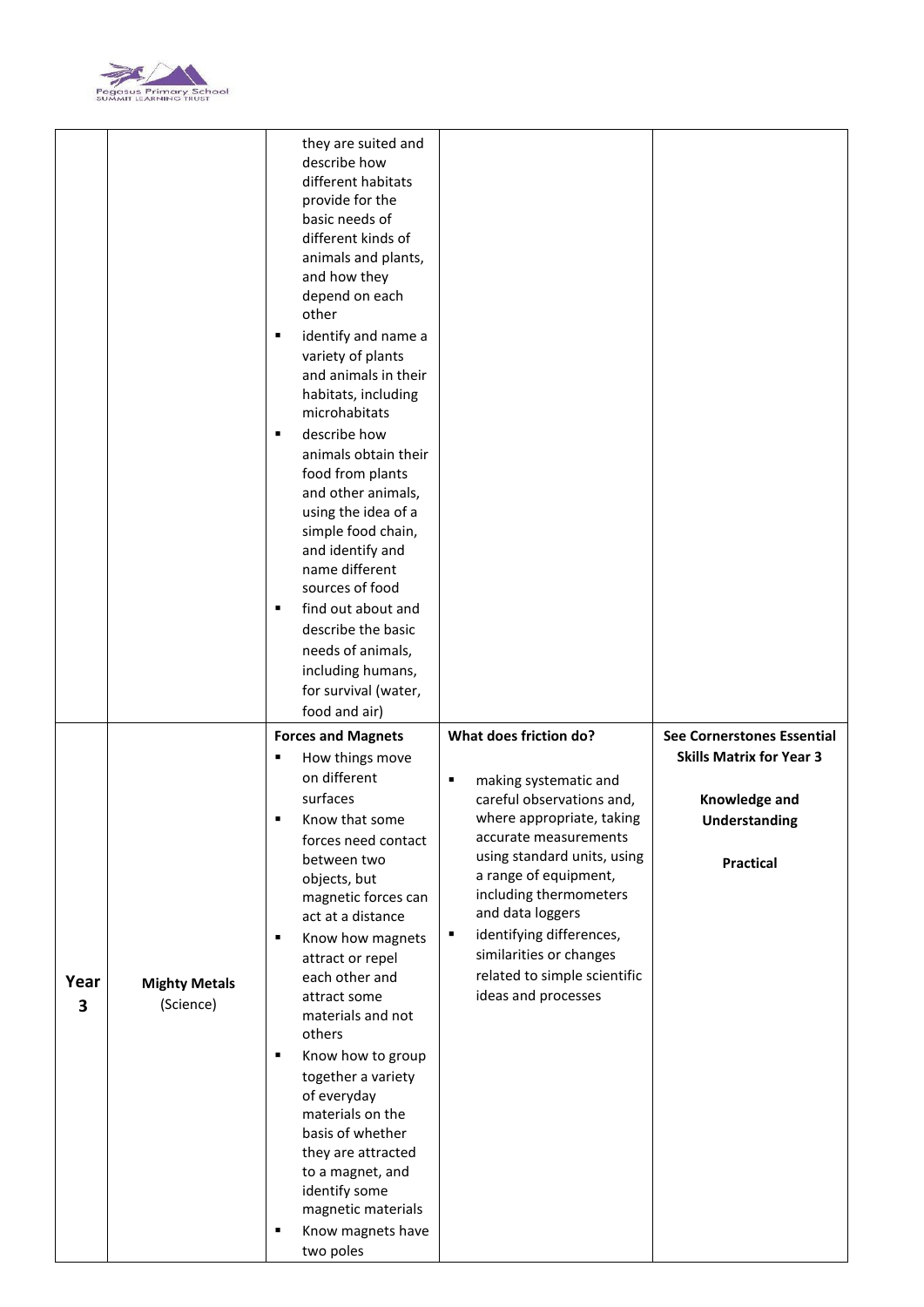

| <b>Gods and Mortals</b><br>(History) | Know if two<br>٠<br>magnets will attract<br>or repel each other,<br>depending on which<br>poles are facing.<br>No Science within the<br><b>Cornerstones project</b><br><b>States of Matter (Y4</b><br>objective to be taught<br>before the<br>investigation)<br>• observe that<br>some materials<br>change state<br>when they are<br>heated or cooled,<br>and measure or<br>research the<br>temperature at<br>which this<br>happens in<br>degrees Celsius<br>$(^{\circ}C)$ | Why did Icarus fall from the<br>sky?<br>٠<br>setting up simple practical<br>enquiries, comparative<br>and fair tests<br>using results to draw<br>٠<br>simple conclusions, make<br>predictions for new<br>values, suggest<br>improvements and raise<br>further questions<br>$\blacksquare$<br>identifying differences,<br>similarities or changes<br>related to simple scientific<br>ideas and processes |
|--------------------------------------|----------------------------------------------------------------------------------------------------------------------------------------------------------------------------------------------------------------------------------------------------------------------------------------------------------------------------------------------------------------------------------------------------------------------------------------------------------------------------|---------------------------------------------------------------------------------------------------------------------------------------------------------------------------------------------------------------------------------------------------------------------------------------------------------------------------------------------------------------------------------------------------------|
| <b>Tremors</b><br>(Geography)        | <b>Rocks</b><br>٠<br>compare and<br>group<br>together different<br>kinds of rocks on the<br>basis of their<br>appearance and<br>simple physical<br>properties<br>Know how fossils<br>٠<br>are formed when<br>things that have<br>lived are trapped<br>within rock Know<br>that soils are made<br>from rocks and<br>organic matter                                                                                                                                          | What is sand?<br>Set up simple practical<br>٠<br>enquiries and<br>comparative and fair<br>tests.<br>Use straightforward scientific<br>evidence to answer questions<br>or to support findings.                                                                                                                                                                                                           |
| Scrumdiddlyumptious<br>(Science/D&T) | Light<br>$\blacksquare$<br>Know that you need<br>light in order to see<br>things and that dark<br>is the absence of<br>light<br>Know that light is<br>$\blacksquare$<br>reflected from<br>surfaces<br>Know that light from<br>٠<br>the sun can be<br>dangerous and that<br>there are ways to<br>protect their eyes<br>Know that shadows<br>$\blacksquare$<br>are formed when<br>the light from a light                                                                     | How do cats eyes glow at<br>night?<br>asking relevant<br>٠<br>questions and using<br>different types<br>of scientific enquiries to<br>answer them<br>reporting on findings<br>٠<br>from enquiries, including<br>oral and written<br>explanations,<br>displays or<br>presentations of<br>results and<br>conclusions                                                                                      |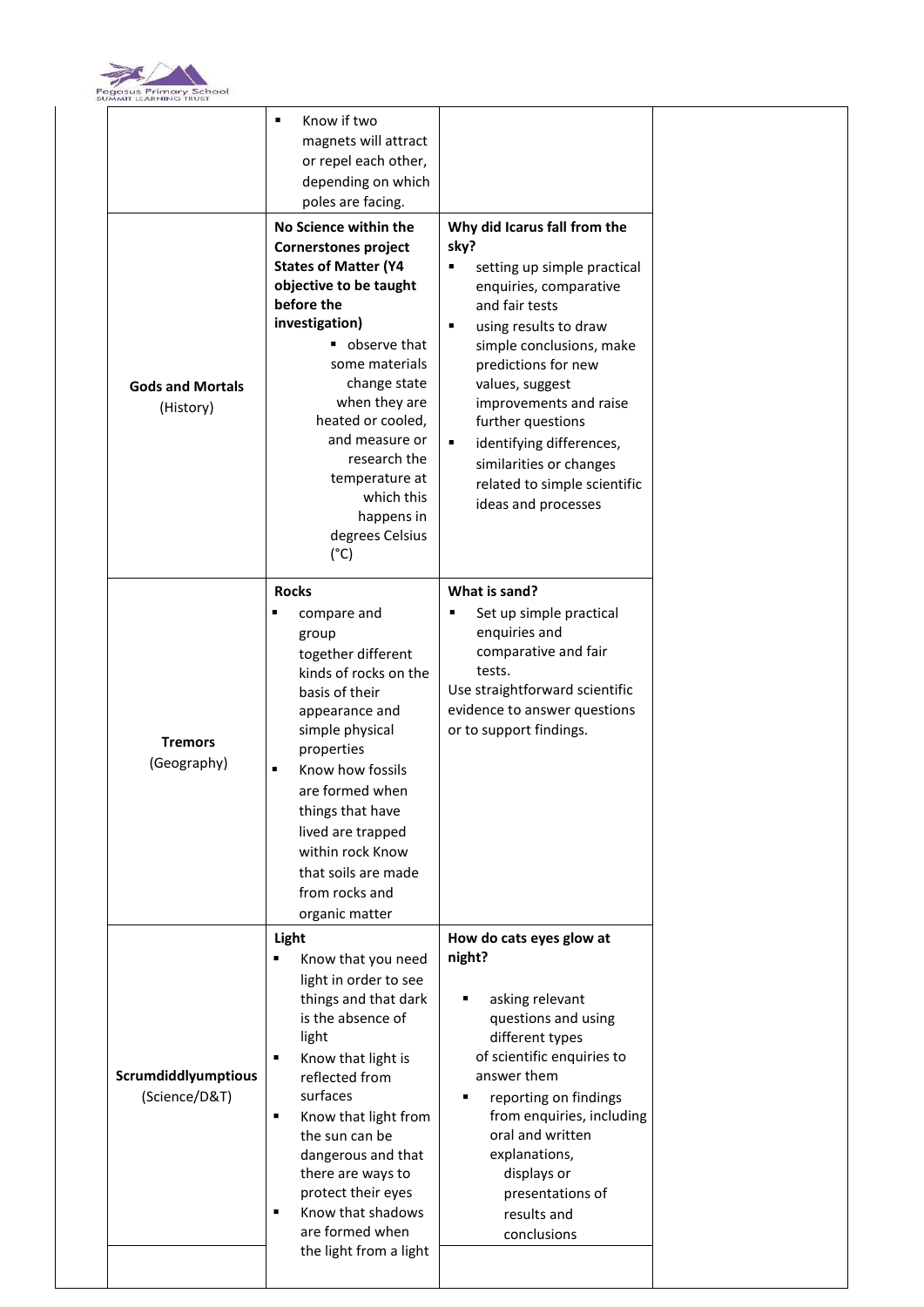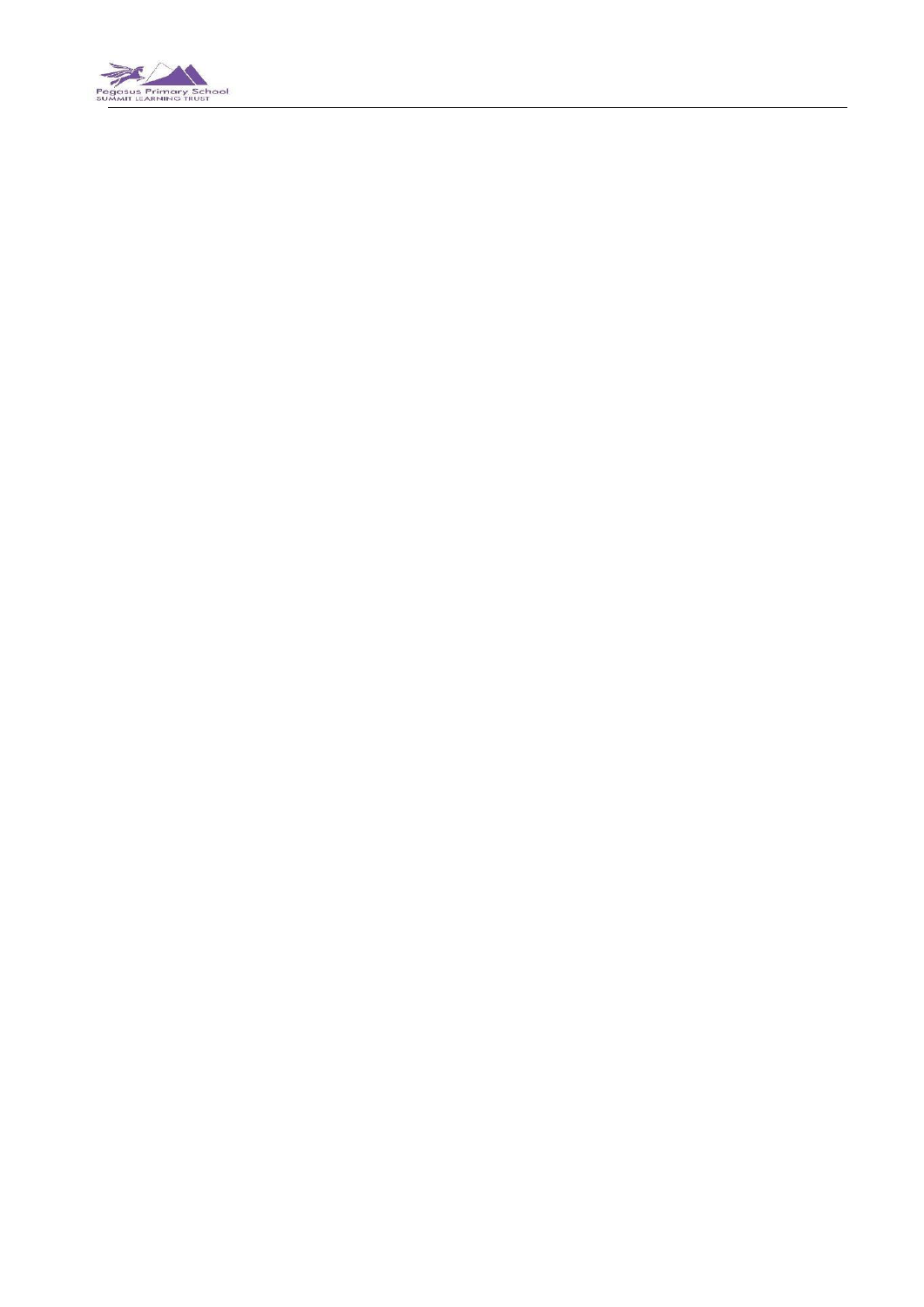

| the light from a light<br>data in a variety of ways<br>source is blocked by<br>to help in answering<br>an opaque object<br>questions<br>Know the functions<br>recording findings using<br>$\blacksquare$<br>٠<br>of different parts of<br>simple scientific<br>flowering plants:<br>language, drawings,<br>roots, stem/trunk,<br>labelled diagrams, keys,<br>leaves and flowers<br>bar charts, and tables<br>Know the<br>$\blacksquare$<br>requirements of<br>plants for life and<br>growth (air, light,<br><b>Tribal tales</b><br>water, nutrients<br>(History)<br>from soil, and room<br>to grow) and how<br>they vary from plant<br>to plant<br>Know how water is<br>$\blacksquare$<br>transported within<br>plants<br>know the part that<br>٠<br>flowers play in the<br>life cycle of<br>flowering plants,<br>including<br>pollination, seed<br>formation and seed | movement.<br><b>Light and Plants</b><br>know that shadows<br>$\blacksquare$<br>are formed when | <b>What are flowers?</b><br>Gathering, recording,<br>٠<br>classifying and presenting |
|------------------------------------------------------------------------------------------------------------------------------------------------------------------------------------------------------------------------------------------------------------------------------------------------------------------------------------------------------------------------------------------------------------------------------------------------------------------------------------------------------------------------------------------------------------------------------------------------------------------------------------------------------------------------------------------------------------------------------------------------------------------------------------------------------------------------------------------------------------------------|------------------------------------------------------------------------------------------------|--------------------------------------------------------------------------------------|
|                                                                                                                                                                                                                                                                                                                                                                                                                                                                                                                                                                                                                                                                                                                                                                                                                                                                        | dispersal.                                                                                     |                                                                                      |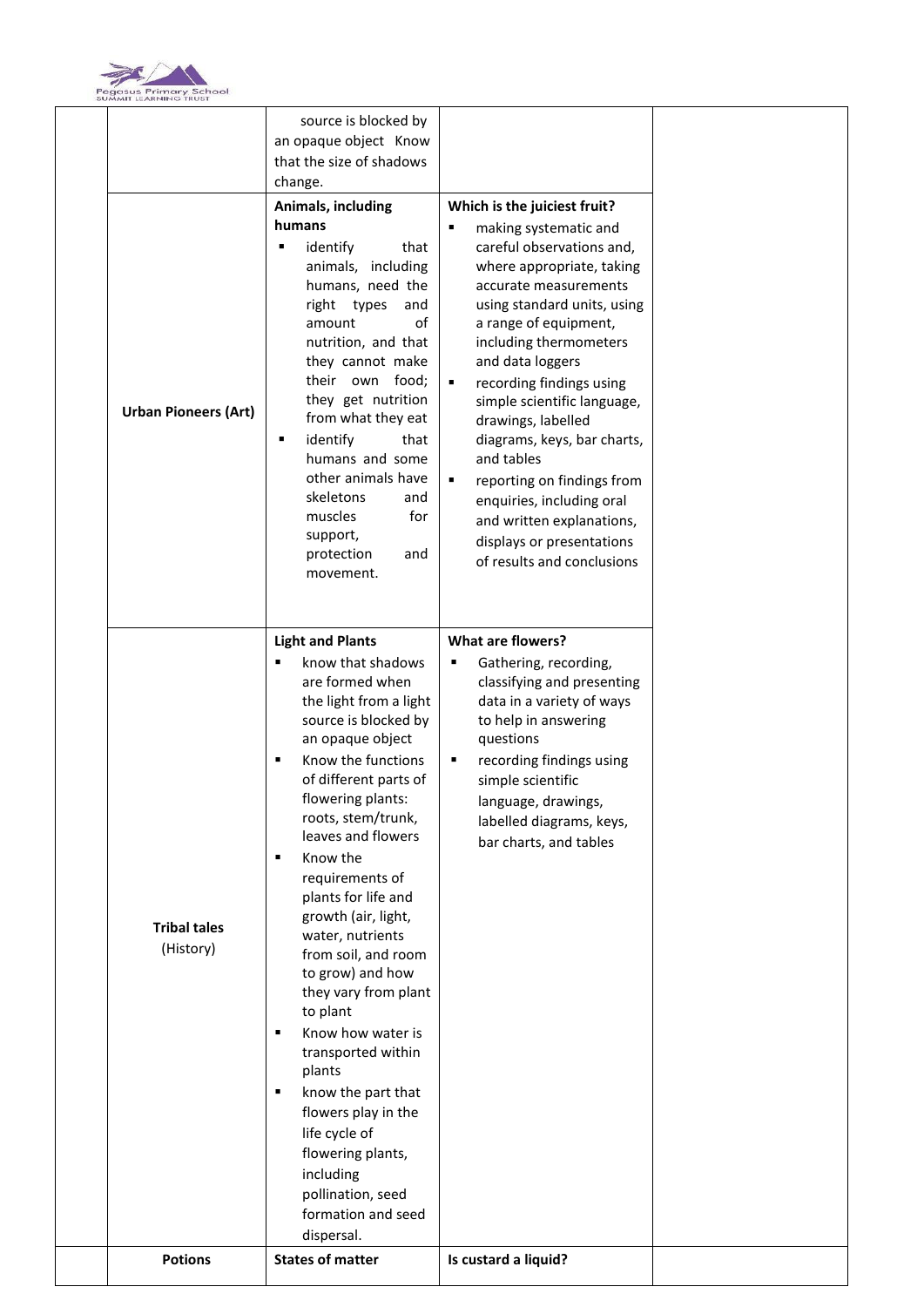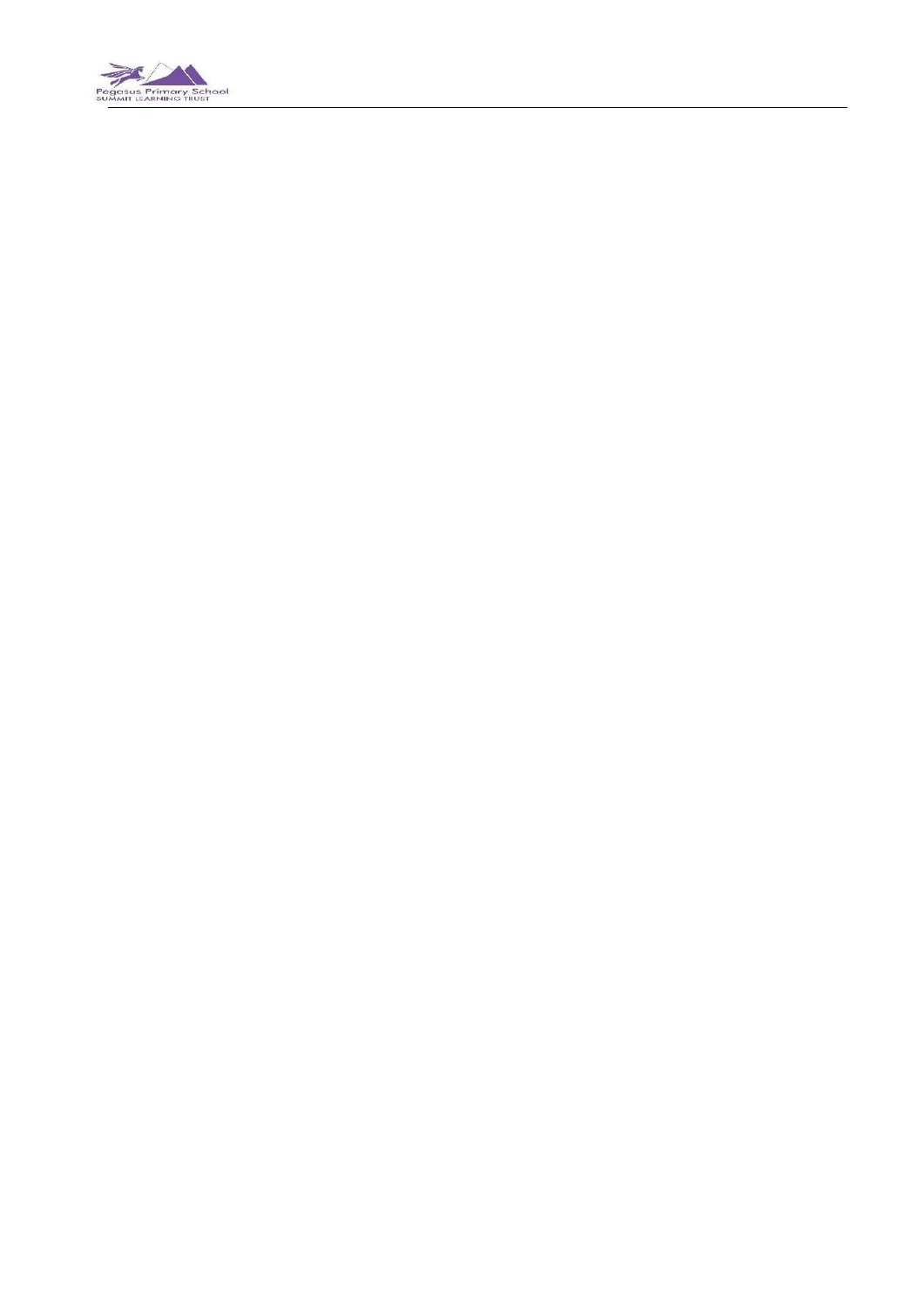

|                                 | (Science)                                        | compare and group<br>٠<br>materials together,<br>according to<br>whether they are<br>solids, liquids or<br>gases<br>observe that some<br>$\blacksquare$<br>materials change<br>state when they are<br>heated or cooled,<br>and measure or<br>research the<br>temperature at<br>which this happens<br>in degrees Celsius<br>$(^{\circ}C)$                                                                                                                                                                                     | making systematic and<br>٠<br>careful observations and,<br>where appropriate, taking<br>accurate measurements<br>using standard units, using<br>a range of equipment,<br>including thermometers<br>and data loggers<br>identifying differences,<br>٠<br>similarities or changes<br>related to simple scientific<br>ideas and<br>processes                                                                                                                                                    | See Cornerstones Essential<br><b>Skills Matrix for Year 4</b><br>Knowledge and<br><b>Understanding</b><br><b>Practical</b> |
|---------------------------------|--------------------------------------------------|------------------------------------------------------------------------------------------------------------------------------------------------------------------------------------------------------------------------------------------------------------------------------------------------------------------------------------------------------------------------------------------------------------------------------------------------------------------------------------------------------------------------------|----------------------------------------------------------------------------------------------------------------------------------------------------------------------------------------------------------------------------------------------------------------------------------------------------------------------------------------------------------------------------------------------------------------------------------------------------------------------------------------------|----------------------------------------------------------------------------------------------------------------------------|
| Year<br>$\overline{\mathbf{4}}$ | <b>Blue Abyss</b><br>(Science)                   | <b>Living Things and</b><br>٠<br>Animals, including<br>humans<br>Know that living<br>٠<br>things can be<br>grouped in a variety<br>of ways<br>Know how to use<br>$\blacksquare$<br>classification keys<br>to help group,<br>identify and name a<br>variety of living<br>things in their local<br>and wider<br>environment<br>Know that<br>٠<br>environments can<br>change and that this<br>can sometimes pose<br>dangers to living<br>things.<br>Know about food<br>chains, identifying<br>producers,<br>predators and prey. | How does pollution affect<br>habitats?<br>Set up simple practical<br>٠<br>enquires and comparative<br>and fair tests.<br>٠<br>making systematic and<br>careful observations and,<br>where appropriate, taking<br>accurate measurements<br>using standard units, using<br>a range of equipment,<br>including thermometers<br>and data loggers<br>using results to draw<br>٠<br>simple conclusions, make<br>predictions for new values,<br>suggest improvements and<br>raise further questions |                                                                                                                            |
|                                 | Electricity<br>(3 week science unit<br>Autumn 2) | <b>Electricity (To be taught</b><br>separately after Traders<br>and Raiders - not<br>during)<br>Name common<br>appliances that run<br>on electricity<br>Know how to<br>$\blacksquare$<br>construct a simple<br>series electrical<br>circuit, identifying<br>and naming its basic<br>parts, including<br>cells, wires, bulbs,                                                                                                                                                                                                 | What conducts electricity?<br>Gathering, recording,<br>Е<br>classifying and presenting<br>data in a variety of ways<br>to help in answering<br>questions<br>recording findings using<br>٠<br>simple scientific language,<br>drawings, labelled<br>diagrams, keys, bar<br>charts, and tables                                                                                                                                                                                                  |                                                                                                                            |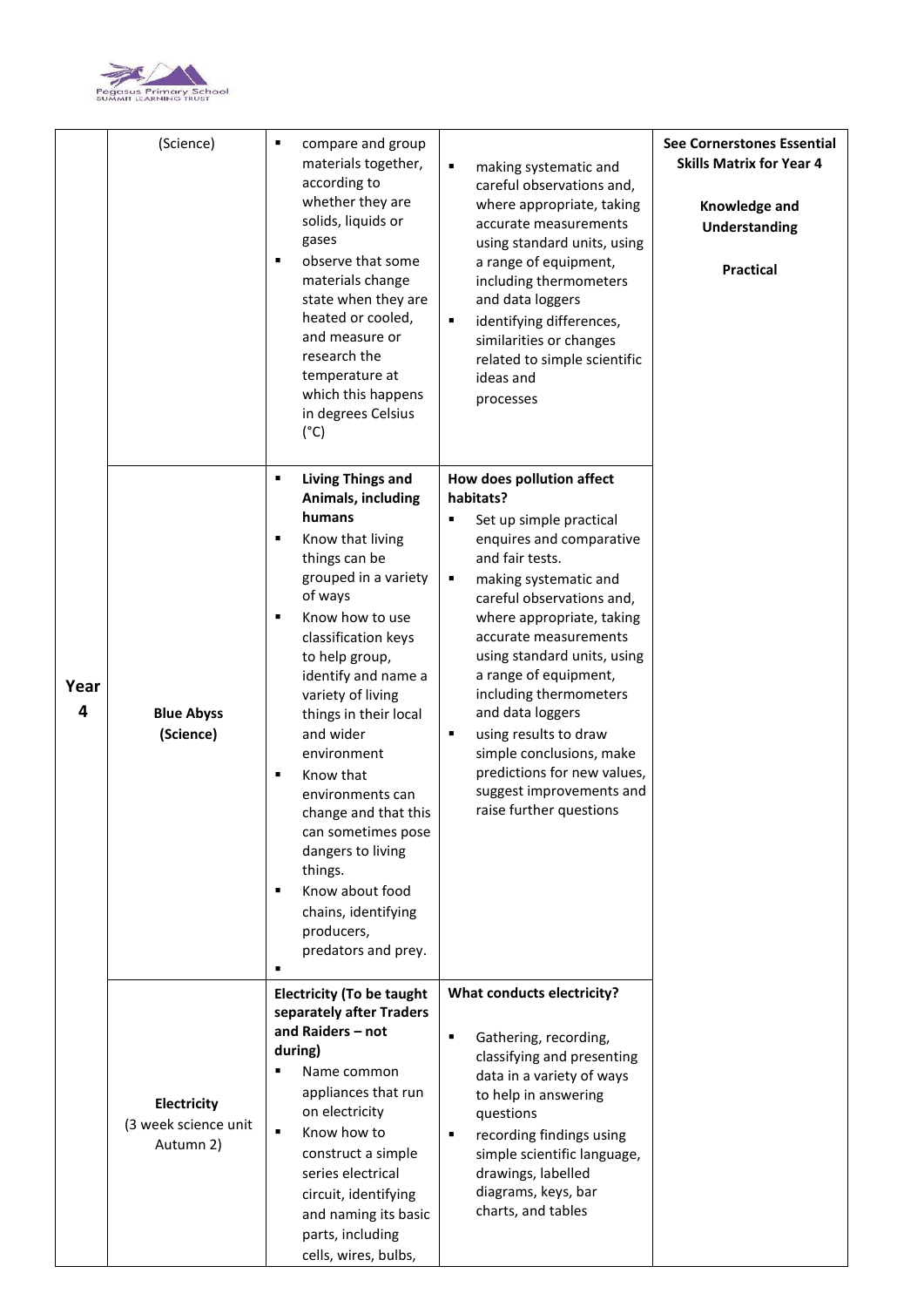

|                           | switches and<br>buzzers<br>Know whether or<br>٠<br>not a lamp will light<br>in a simple series<br>circuit, based on<br>whether or not the<br>lamp is part of a<br>complete loop with<br>a battery<br>Know that a switch<br>٠<br>opens and closes a<br>circuit and associate<br>this with whether or<br>not a lamp lights in a<br>simple series circuit<br>Know some<br>٠<br>common<br>conductors and<br>insulators, and<br>associate metals<br>with being good<br>conductors.<br>Sound<br>(Not<br>in<br>cornerstone unit -                                                                               | How far can sound travel?<br>making systematic and                                                                                                                                                                                                                                                                                                         |
|---------------------------|----------------------------------------------------------------------------------------------------------------------------------------------------------------------------------------------------------------------------------------------------------------------------------------------------------------------------------------------------------------------------------------------------------------------------------------------------------------------------------------------------------------------------------------------------------------------------------------------------------|------------------------------------------------------------------------------------------------------------------------------------------------------------------------------------------------------------------------------------------------------------------------------------------------------------------------------------------------------------|
| I am Warrior<br>(History) | standalone science to<br>be taught last 2 weeks)<br>Know that sounds<br>are made,<br>associating some of<br>them with<br>something vibrating<br>Know that<br>Ξ<br>vibrations from<br>sounds travel<br>through a medium<br>to the ear<br>Know patterns<br>П<br>between the<br>differences<br>between the pitch<br>of a sound and<br>features of the<br>object that<br>produced it<br>Know patterns<br>٠<br>between the<br>volume of a sound<br>and the strength of<br>the vibrations that<br>produced it<br>Know that sounds<br>П<br>get fainter as the<br>distance from the<br>sound source<br>increases | careful observations and,<br>where appropriate, taking<br>accurate measurements<br>using standard units, using<br>a range of equipment,<br>including thermometers<br>and data loggers<br>reporting on findings from<br>$\blacksquare$<br>enquiries, including oral<br>and written explanations,<br>displays or presentations of<br>results and conclusions |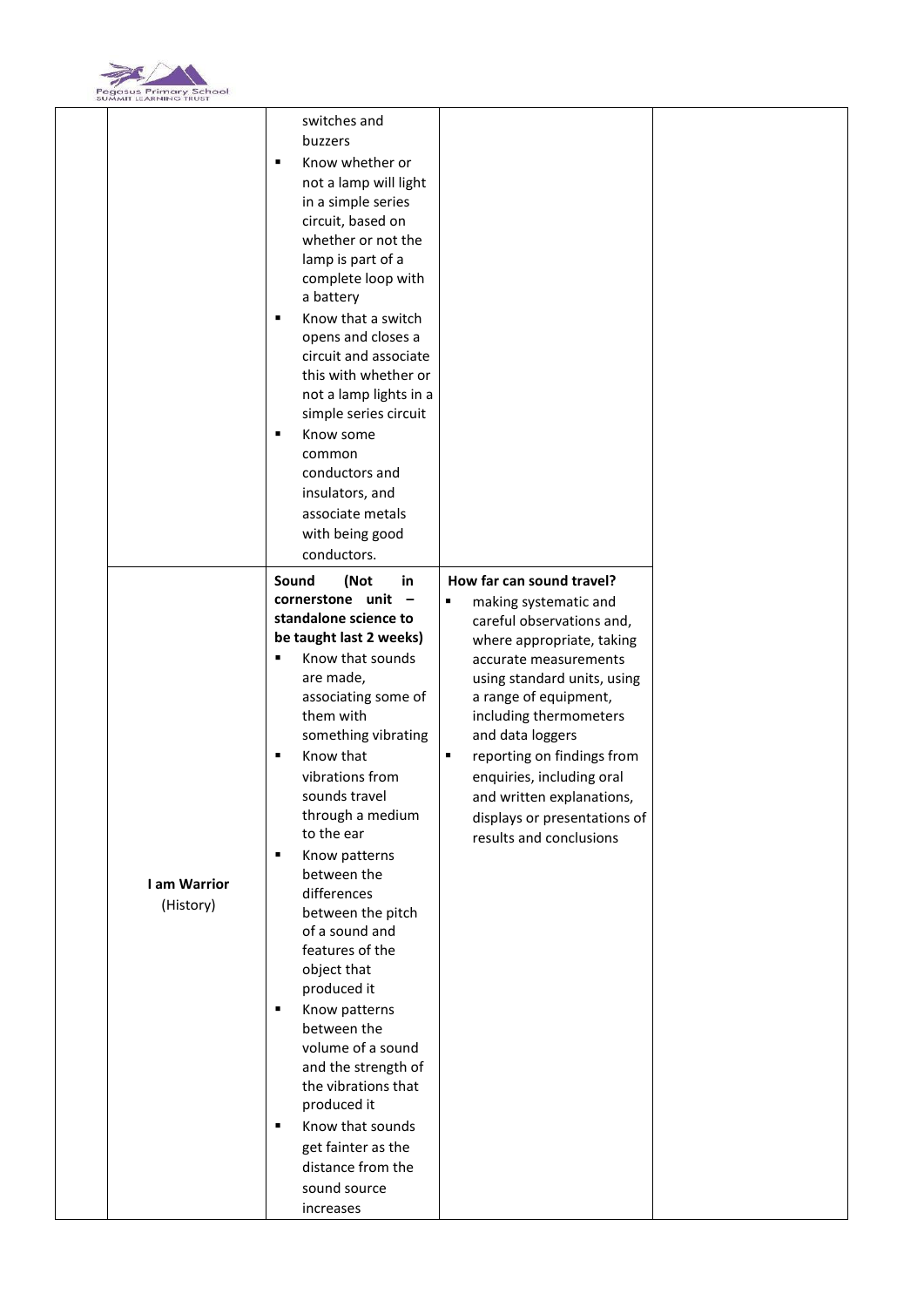

|           | <b>Misty Mountain</b><br><b>Sierra</b><br>(Geography) | <b>States of Matter</b><br>Know that some<br>Ξ<br>materials change<br>state when they are<br>heated or cooled,<br>and measure or<br>research the<br>temperature at<br>which this happens<br>in degrees Celsius<br>$(^{\circ}C)$<br>Know the part<br>٠<br>played by<br>evaporation and<br>condensation in the<br>water cycle and<br>associate the rate of<br>evaporation with<br>temperature. | Can worms sense danger?<br>$\blacksquare$<br>Set up simple practical<br>enquires and comparative<br>and fair tests.<br>Use straight forward<br>٠<br>scientific evidence to<br>answer questions or<br>support findings                                                                                                                                                                                                                |                                                                                                                            |
|-----------|-------------------------------------------------------|----------------------------------------------------------------------------------------------------------------------------------------------------------------------------------------------------------------------------------------------------------------------------------------------------------------------------------------------------------------------------------------------|--------------------------------------------------------------------------------------------------------------------------------------------------------------------------------------------------------------------------------------------------------------------------------------------------------------------------------------------------------------------------------------------------------------------------------------|----------------------------------------------------------------------------------------------------------------------------|
|           | <b>Traders and Raiders</b><br>(History)               | No science objectives<br>within this project.                                                                                                                                                                                                                                                                                                                                                | How did Vikings dye their<br>clothes?<br>$\blacksquare$<br>Set up simple practical<br>enquires and comparative<br>and fair tests.<br>Gathering, recording,<br>$\blacksquare$<br>classifying and presenting<br>data in a variety of ways to<br>help in answering<br>questions<br>reporting on findings from<br>П<br>enquiries, including oral<br>and written explanations,<br>displays or presentations<br>of results and conclusions |                                                                                                                            |
|           | <b>Burps, Bottoms and</b><br><b>Bile</b><br>(Science) | Animals, including<br>humans<br>Know the functions<br>$\blacksquare$<br>of the basic parts of<br>the digestive<br>system in humans<br>Know the different<br>$\blacksquare$<br>types of teeth in<br>humans and their<br>simple functions                                                                                                                                                      | What is spit for?<br>٠<br>Set up simple practical<br>enquires and comparative<br>and fair tests.<br>$\blacksquare$<br>reporting on findings from<br>enquiries, including oral<br>and written explanations,<br>displays or presentations of<br>results and conclusions                                                                                                                                                                |                                                                                                                            |
| Year<br>5 | <b>Beast Creator</b><br>(Science)                     | <b>Living Things and their</b><br>habitats<br>Know the<br>٠<br>differences in the<br>life cycles of a<br>mammal, an<br>amphibian, an<br>insect and a bird<br>Know the life<br>٠<br>process of<br>reproduction in                                                                                                                                                                             | Why do birds lay eggs?<br>$\blacksquare$<br>recording data and results<br>of increasing complexity<br>using scientific diagrams<br>and labels, classification<br>keys, tables, scatter<br>graphs, bar and line graphs                                                                                                                                                                                                                | See Cornerstones Essential<br><b>Skills Matrix for Year 5</b><br>Knowledge and<br><b>Understanding</b><br><b>Practical</b> |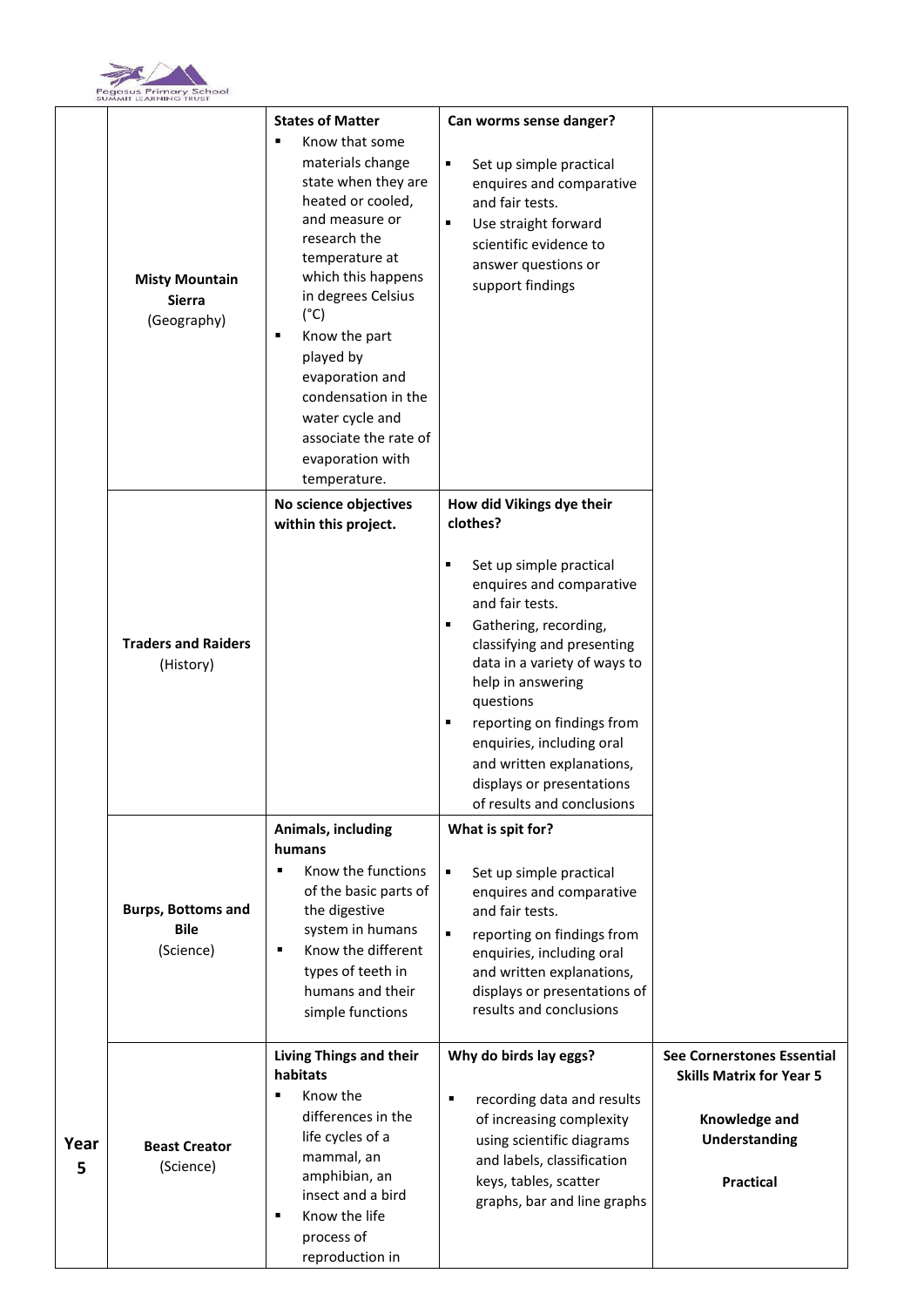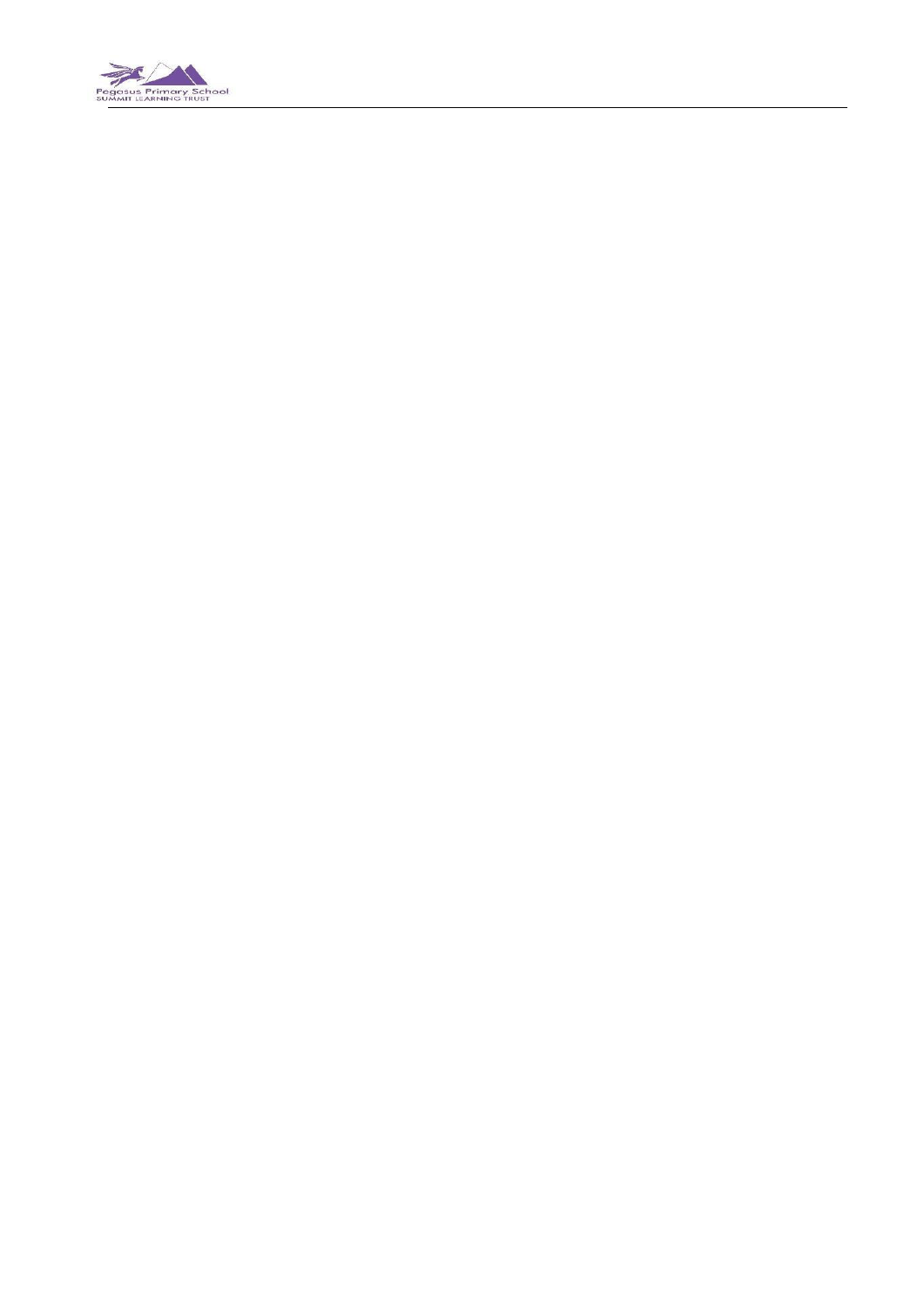

|                                | some plants and                                                                                                                                                                                                                                                                                                                                                                                                                                                                                                                                                                                                                                                                                                                                   |                                                                                                                                                                                                                                                                                                                                                                                                                                                     |
|--------------------------------|---------------------------------------------------------------------------------------------------------------------------------------------------------------------------------------------------------------------------------------------------------------------------------------------------------------------------------------------------------------------------------------------------------------------------------------------------------------------------------------------------------------------------------------------------------------------------------------------------------------------------------------------------------------------------------------------------------------------------------------------------|-----------------------------------------------------------------------------------------------------------------------------------------------------------------------------------------------------------------------------------------------------------------------------------------------------------------------------------------------------------------------------------------------------------------------------------------------------|
|                                | animals                                                                                                                                                                                                                                                                                                                                                                                                                                                                                                                                                                                                                                                                                                                                           |                                                                                                                                                                                                                                                                                                                                                                                                                                                     |
| <b>Stargazers</b><br>(Science) | Earth and space<br>Know the<br>п<br>movement of the<br>Earth, and other<br>planets, relative to<br>the Sun in the solar<br>system<br>Know the<br>٠<br>movement of the<br>Moon relative to the<br>Earth<br>Know the Sun, Earth<br>٠<br>and Moon as<br>approximately<br>spherical bodies<br>Know how day and<br>٠<br>night occurs and the<br>apparent movement<br>of the sun across<br>the sky.                                                                                                                                                                                                                                                                                                                                                     | How do rockets lift off?<br>٠<br>taking measurements,<br>using a range of scientific<br>equipment, with<br>increasing accuracy and<br>precision, taking repeat<br>readings when<br>appropriate<br>٠<br>reporting and presenting<br>findings from enquiries,<br>including conclusions,<br>causal relationships and<br>explanations of and<br>degree of trust in results,<br>in oral and written forms<br>such as displays and other<br>presentations |
| <b>Pharaohs</b><br>(History)   | <b>Properties and changes</b><br>of materials (Not in<br>cornerstone unit - stand<br>alone science to be<br>taught)<br>compare and group<br>п<br>together everyday<br>materials on the<br>basis of their<br>properties, including<br>their hardness,<br>solubility,<br>transparency,<br>conductivity<br>(electrical and<br>thermal), and<br>response to<br>magnets<br>know that some<br>Ξ<br>materials will<br>dissolve in liquid to<br>form a solution, and<br>describe how to<br>recover a substance<br>from a solution<br>use knowledge of<br>٠<br>solids, liquids and<br>gases to decide how<br>mixtures might be<br>separated, including<br>through filtering,<br>sieving and<br>evaporating<br>give reasons, based<br>п<br>on evidence from | Why does milk go off?<br>planning different types<br>of scientific enquiries to<br>answer questions,<br>including recognising and<br>controlling variables<br>where necessary<br>using test results to make<br>$\bullet$<br>predictions to set up<br>further comparative and<br>fair tests                                                                                                                                                          |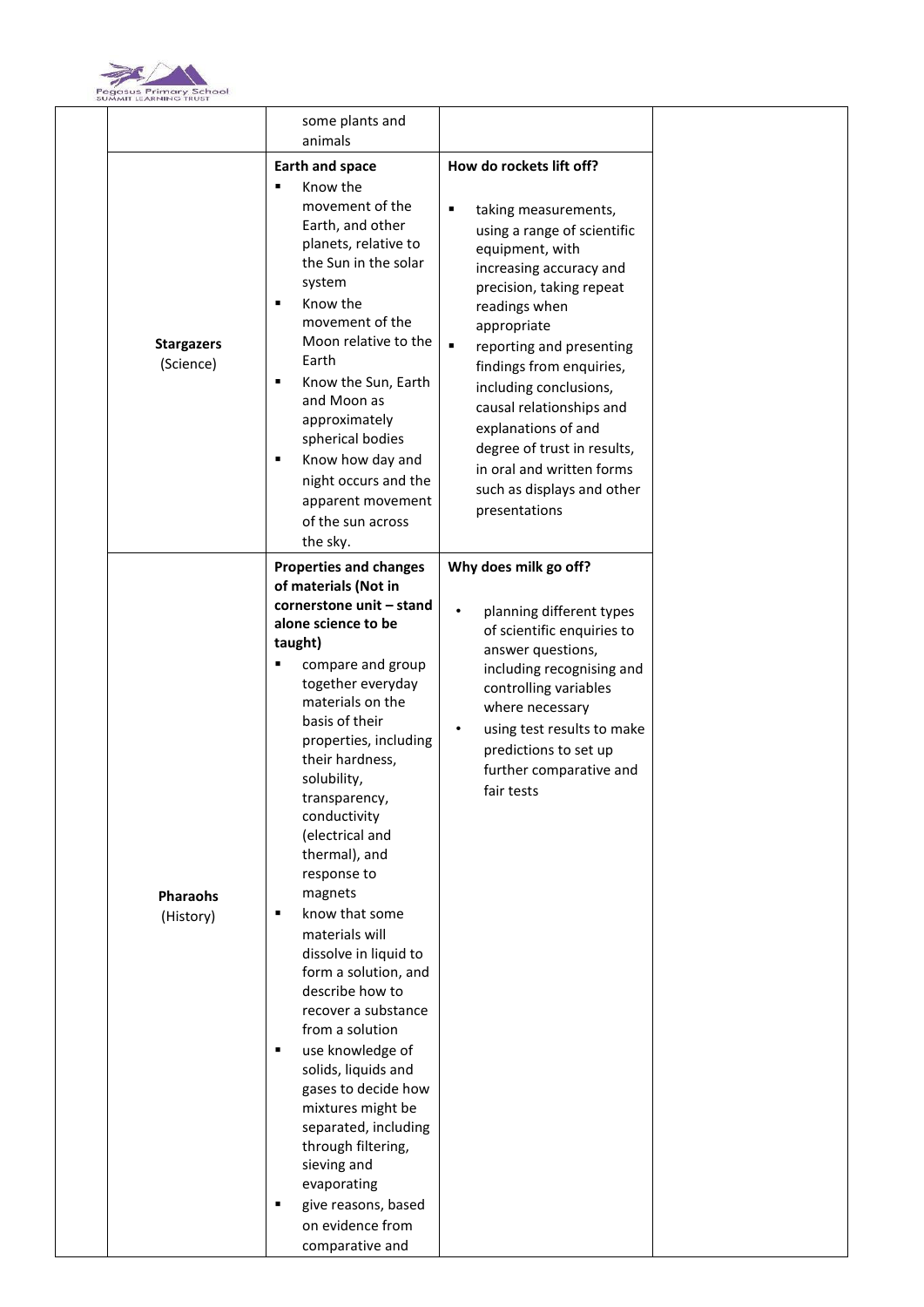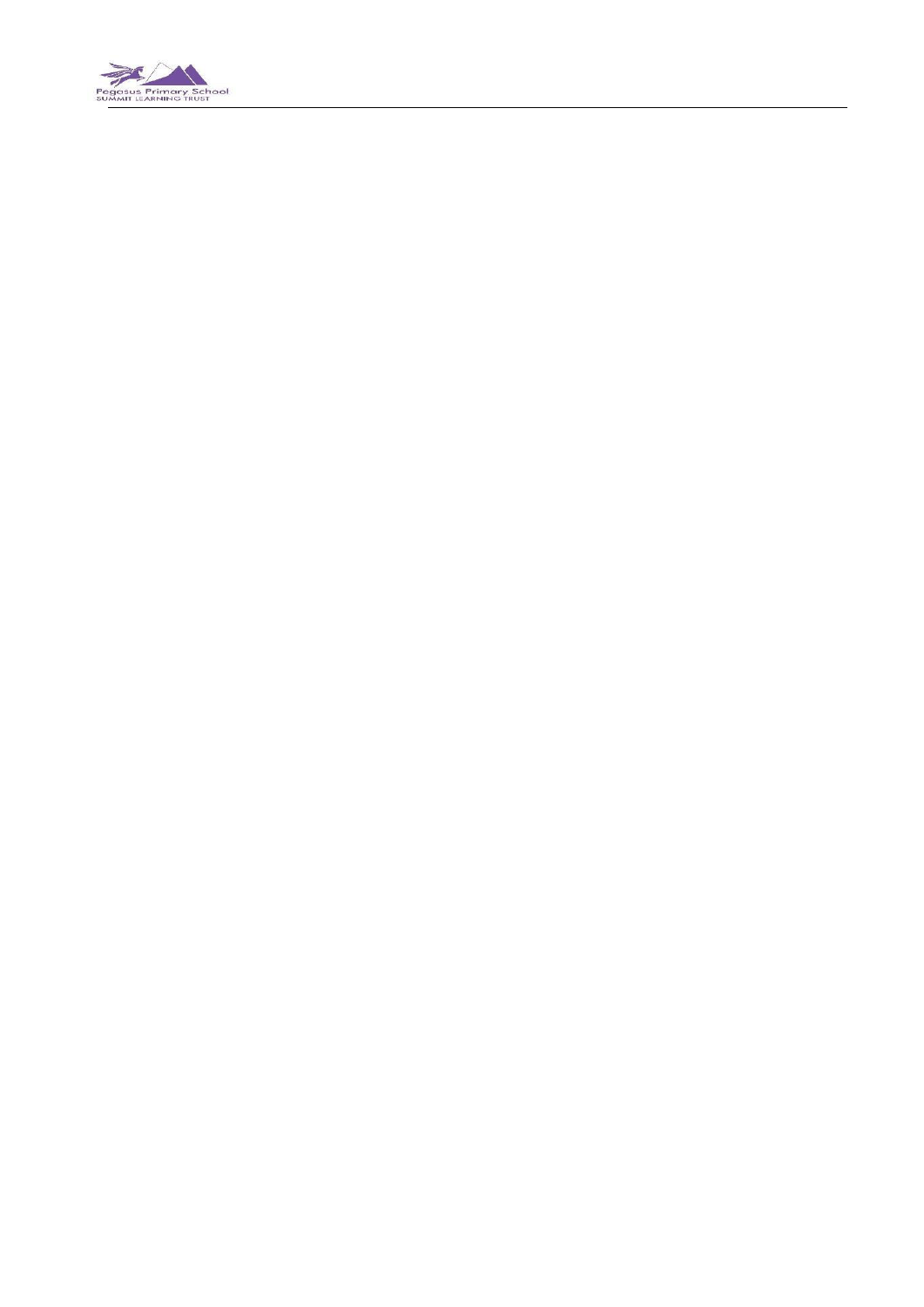

|                                                                | fair tests, for the<br>particular uses of<br>everyday materials,<br>including metals,<br>wood and plastic<br>demonstrate that<br>$\blacksquare$<br>dissolving, mixing<br>and changes of<br>state are reversible<br>changes<br>explain that some<br>$\blacksquare$<br>changes result in<br>the formation of<br>new materials, and<br>that this kind of<br>change is not<br>usually reversible,<br>including changes<br>associated with<br>burning and the<br>action of acid on<br>bicarbonate of soda. |                                                                                                                                                                                                                                                                                                                                                                                                     |  |
|----------------------------------------------------------------|-------------------------------------------------------------------------------------------------------------------------------------------------------------------------------------------------------------------------------------------------------------------------------------------------------------------------------------------------------------------------------------------------------------------------------------------------------------------------------------------------------|-----------------------------------------------------------------------------------------------------------------------------------------------------------------------------------------------------------------------------------------------------------------------------------------------------------------------------------------------------------------------------------------------------|--|
| <b>Peasants, Princes and</b><br><b>Pestilence</b><br>(History) | Living things and their<br>habitats<br>Know the life<br>$\blacksquare$<br>process of<br>reproduction in<br>some plants and<br>animals                                                                                                                                                                                                                                                                                                                                                                 | How clean are your hands?<br>٠<br>reporting and presenting<br>findings from enquiries,<br>including conclusions,<br>causal relationships and<br>explanations of and<br>degree of trust in results,<br>in oral and written forms<br>such as displays and other<br>presentations<br>identifying scientific<br>٠<br>evidence that has been<br>used to support or refute<br>ideas or arguments          |  |
| Off with her Head<br>(History)                                 | Animals, including<br>Humans (Not in<br>cornerstone unit -<br>standalone science to be<br>taught last 2 weeks)<br>Name the main<br>٠<br>parts of the human<br>circulatory system,<br>and describe the<br>functions of the<br>heart, blood vessels<br>and blood<br>Know the impact of<br>٠<br>diet, exercise, drugs<br>and lifestyle on the<br>way their bodies<br>function<br>Know the ways in<br>٠<br>which nutrients and<br>water are                                                               | How does blood flow? (Y6)<br>$\bullet$<br>using test results to make<br>predictions to set up<br>further comparative and<br>fair tests<br>$\bullet$<br>reporting and presenting<br>findings from enquiries,<br>including conclusions,<br>causal relationships and<br>explanations of and degree<br>of trust in results, in oral<br>and written forms such as<br>displays and other<br>presentations |  |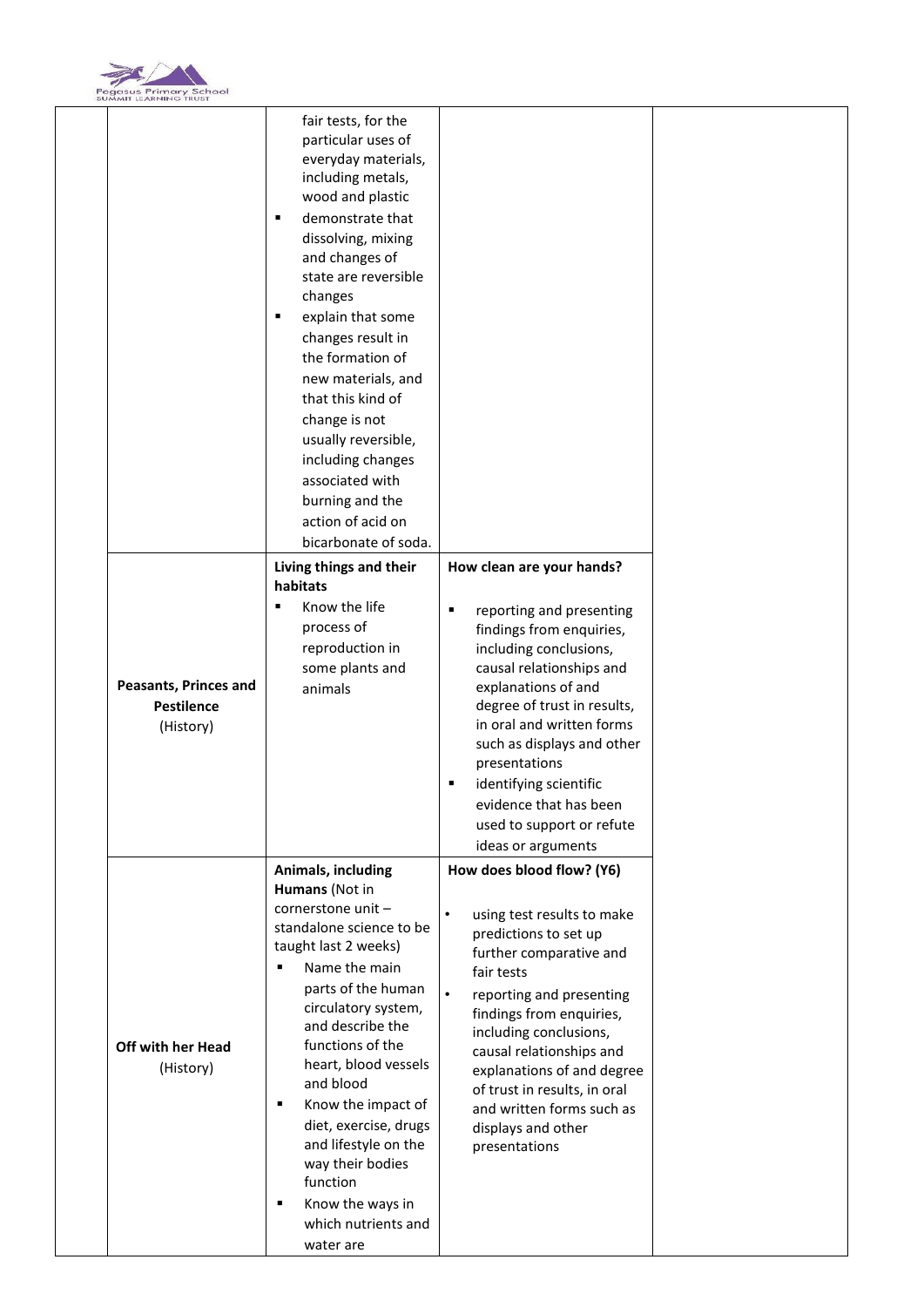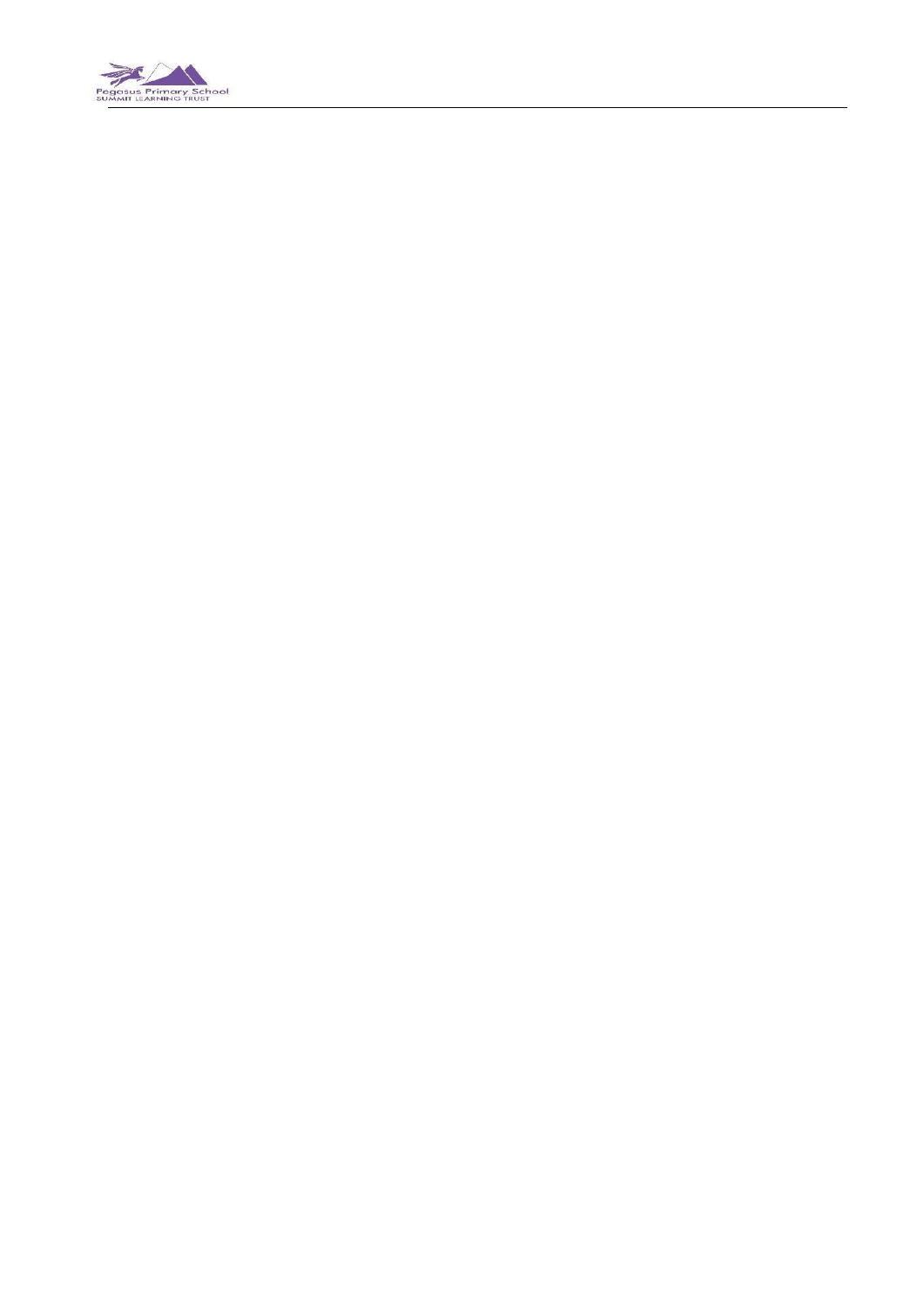

|      |                       | transported within<br>animals, including    |                                                         |                                                               |
|------|-----------------------|---------------------------------------------|---------------------------------------------------------|---------------------------------------------------------------|
|      |                       | humans.                                     |                                                         |                                                               |
|      |                       | <b>Forces</b>                               | What makes the best                                     |                                                               |
|      |                       | Know that<br>Ξ                              | parachute?                                              |                                                               |
|      |                       | unsupported objects                         |                                                         |                                                               |
|      |                       | fall towards the                            | planning different types of<br>٠                        |                                                               |
|      |                       | Earth because of the                        | scientific enquiries to                                 |                                                               |
|      |                       | force of gravity                            | answer questions,                                       |                                                               |
|      |                       | acting between the<br>Earth and the falling | including recognising and                               |                                                               |
|      |                       | object                                      | controlling variables where<br>necessary                |                                                               |
|      |                       | Know the effects of<br>Ξ                    | ٠<br>taking measurements,                               |                                                               |
|      |                       | air resistance, water                       | using a range of scientific                             |                                                               |
|      |                       | resistance and                              | equipment, with                                         |                                                               |
|      |                       | friction, that act                          | increasing accuracy and                                 |                                                               |
|      |                       | between moving                              | precision, taking repeat                                |                                                               |
|      |                       | surfaces                                    | readings when                                           |                                                               |
|      | <b>Scream Machine</b> | Know that some<br>٠                         | appropriate                                             |                                                               |
|      | (Science)             | mechanisms,                                 | recording data and results<br>٠                         |                                                               |
|      |                       | including levers,                           | of increasing complexity                                |                                                               |
|      |                       | pulleys and gears,<br>allow a smaller       | using scientific diagrams<br>and labels, classification |                                                               |
|      |                       | force to have a                             | keys, tables, scatter                                   |                                                               |
|      |                       | greater effect                              | graphs, bar and line                                    |                                                               |
|      |                       |                                             | graphs                                                  |                                                               |
|      |                       |                                             | reporting and presenting<br>٠                           |                                                               |
|      |                       |                                             | findings from enquiries,                                |                                                               |
|      |                       |                                             | including conclusions,                                  |                                                               |
|      |                       |                                             | causal relationships and                                |                                                               |
|      |                       |                                             | explanations of and degree                              |                                                               |
|      |                       |                                             | of trust in results, in oral                            |                                                               |
|      |                       |                                             | and written forms such as                               |                                                               |
|      |                       |                                             | displays and other                                      |                                                               |
|      |                       |                                             | presentations                                           |                                                               |
|      |                       | <b>Evolution and Living</b>                 | Can we slow cooling down?                               | See Cornerstones Essential<br><b>Skills Matrix for Year 6</b> |
|      |                       | <b>Things</b><br>identify how<br>Е          |                                                         |                                                               |
| Year |                       | animals and plants                          | taking measurements,<br>٠                               | Knowledge and                                                 |
|      |                       | are adapted to suit                         | using a range of scientific<br>equipment, with          | <b>Understanding</b>                                          |
| 6    |                       | their environment                           | increasing accuracy and                                 |                                                               |
|      |                       | in different ways                           | precision, taking repeat                                | <b>Practical</b>                                              |
|      |                       | and that adaptation                         | readings when                                           |                                                               |
|      |                       | may lead to                                 | appropriate                                             |                                                               |
|      |                       | evolution.                                  | recording data and results                              |                                                               |
|      | <b>Frozen Kingdom</b> | describe how<br>Ξ                           | of increasing complexity                                |                                                               |
|      | (Geography)           | living things are                           | using scientific diagrams                               |                                                               |
|      |                       | classified into                             | and labels, classification<br>keys, tables, scatter     |                                                               |
|      |                       | broad groups                                | graphs, bar and line graphs                             |                                                               |
|      |                       | according to                                | identifying scientific<br>٠                             |                                                               |
|      |                       | common                                      | evidence that has been                                  |                                                               |
|      |                       | observable                                  | used to support or refute                               |                                                               |
|      |                       | characteristics and                         | ideas or arguments                                      |                                                               |
|      |                       | based on                                    |                                                         |                                                               |
|      |                       | similarities and                            |                                                         |                                                               |
|      |                       | differences,                                |                                                         |                                                               |
|      |                       | including                                   |                                                         |                                                               |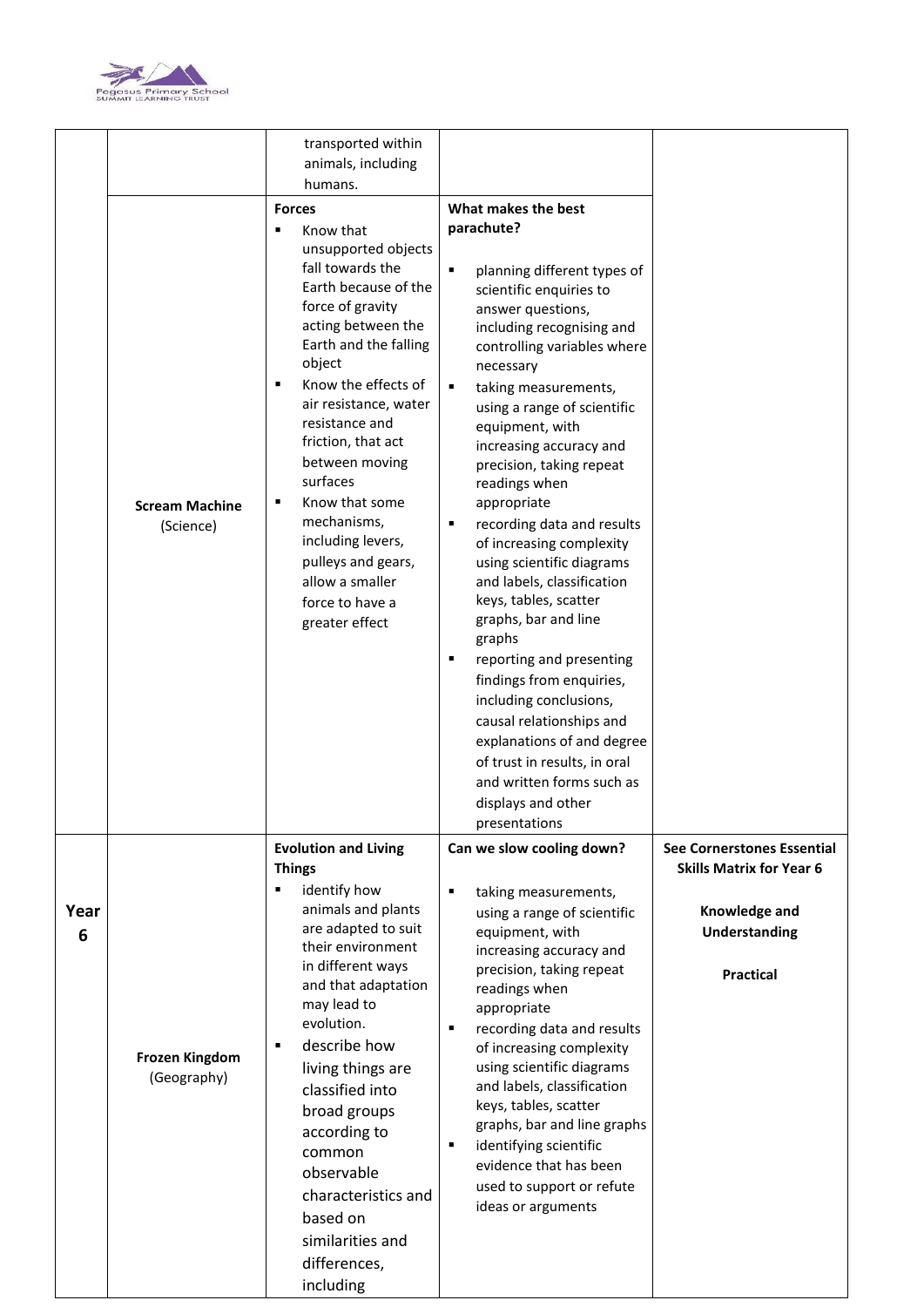

|                                  | microorganisms,                                                                                                                                                                                                                                                                                                                                                                                                                                           |                                                                                                                                                                                                                                                                                                                                                                                                                                                                 |
|----------------------------------|-----------------------------------------------------------------------------------------------------------------------------------------------------------------------------------------------------------------------------------------------------------------------------------------------------------------------------------------------------------------------------------------------------------------------------------------------------------|-----------------------------------------------------------------------------------------------------------------------------------------------------------------------------------------------------------------------------------------------------------------------------------------------------------------------------------------------------------------------------------------------------------------------------------------------------------------|
|                                  | plants and animals                                                                                                                                                                                                                                                                                                                                                                                                                                        |                                                                                                                                                                                                                                                                                                                                                                                                                                                                 |
| <b>Revolution</b><br>(History)   | Electricity<br>associate the<br>brightness of a lamp<br>or the volume of a<br>buzzer with the<br>number and voltage<br>of cells used in the<br>circuit<br>$\blacksquare$<br>compare and give<br>reasons for<br>variations in how<br>components<br>function, including<br>the brightness of<br>bulbs, the loudness<br>of buzzers and the<br>on/off position of<br>switches<br>use recognised<br>٠<br>symbols when<br>representing a<br>simple circuit in a | Can fruit light a bulb?<br>planning different types of<br>٠<br>scientific enquiries to<br>answer questions,<br>including recognising and<br>controlling variables where<br>necessary<br>taking measurements,<br>٠<br>using a range of scientific<br>equipment, with<br>increasing accuracy and<br>precision, taking repeat<br>readings when<br>appropriate<br>using test results to make<br>٠<br>predictions to set up<br>further comparative and<br>fair tests |
| Child's War<br>(History)         | diagram<br>Electricity<br>compare and give<br>٠<br>reasons for<br>variations in how<br>components<br>function, including<br>the brightness of<br>bulbs, the loudness<br>of buzzers and the<br>on/off position of<br>switches<br>use recognised<br>٠<br>symbols when<br>representing a<br>simple circuit<br>diagram                                                                                                                                        | Can you send a coded<br>$\bullet$<br>message?<br>Plan different types of<br>$\bullet$<br>scientific enquiries to<br>answer questions,<br>including recognising<br>and controlling<br>variable where<br>necessary<br>Record data and<br>$\bullet$<br>results of increasing<br>complexity using<br>scientific diagrams<br>and labels,<br>classification keys,<br>tables, scatter graphs,<br>bar and line graphs                                                   |
| <b>Hola Mexico!</b><br>(History) | Light<br>Know that light<br>٠<br>appears to travel in<br>straight lines<br>Know that light<br>٠<br>travels in straight<br>lines to explain that<br>objects are seen<br>because they give<br>out or reflect light<br>into the eye<br>Know that we see<br>٠<br>things because light<br>travels from light<br>sources to our eyes                                                                                                                            | How does light travel?<br>recording data and results<br>of increasing complexity<br>using scientific diagrams<br>and labels, classification<br>keys, tables, scatter graphs,<br>bar and line graphs<br>identifying scientific<br>$\bullet$<br>evidence that has been<br>used to support or refute<br>ideas or arguments                                                                                                                                         |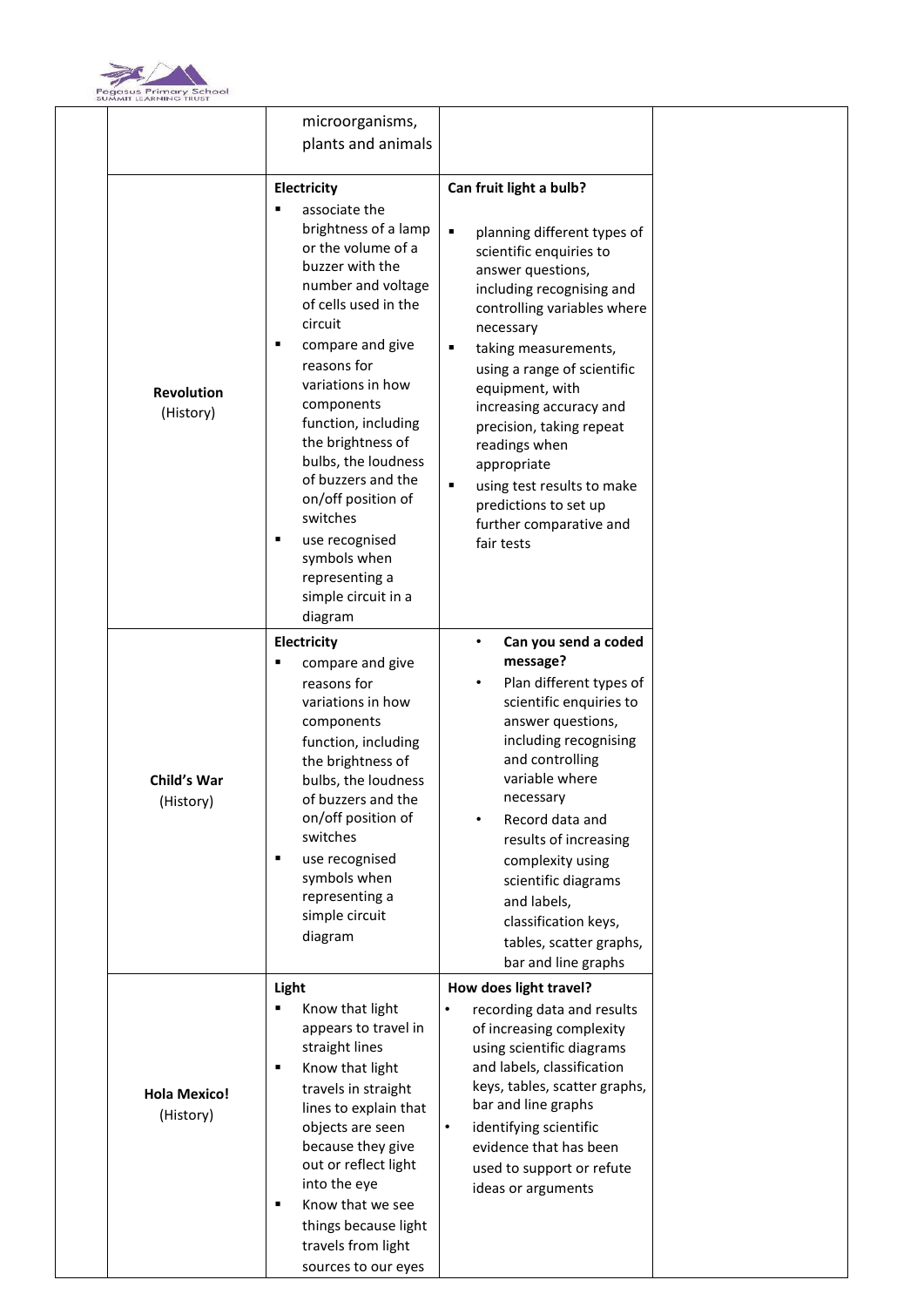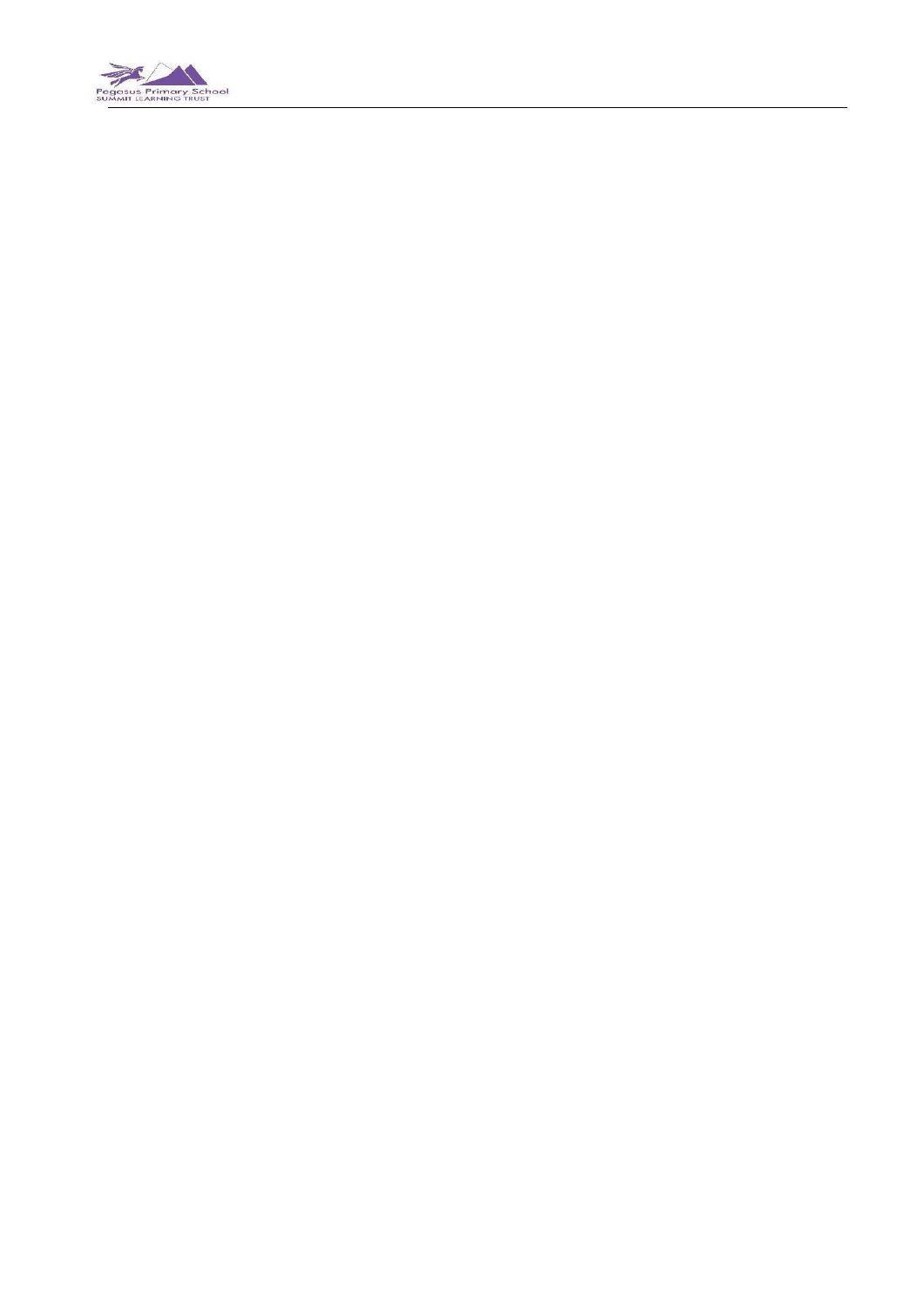

|                                       | or from light<br>sources to objects<br>and then to our<br>eyes<br>٠<br>Know that light<br>travels in straight<br>lines to explain why<br>shadows have the<br>same shape as the<br>objects that cast<br>them.                                                                                                                                                                                                                                                                                                                                                                                                                                                                                                                                                                                                               |                                                                                                                                                                                                                                                                                                                                                                                                                                                                                                                                                                                                                                                                                  |
|---------------------------------------|----------------------------------------------------------------------------------------------------------------------------------------------------------------------------------------------------------------------------------------------------------------------------------------------------------------------------------------------------------------------------------------------------------------------------------------------------------------------------------------------------------------------------------------------------------------------------------------------------------------------------------------------------------------------------------------------------------------------------------------------------------------------------------------------------------------------------|----------------------------------------------------------------------------------------------------------------------------------------------------------------------------------------------------------------------------------------------------------------------------------------------------------------------------------------------------------------------------------------------------------------------------------------------------------------------------------------------------------------------------------------------------------------------------------------------------------------------------------------------------------------------------------|
| <b>Darwin's Delights</b><br>(Science) | <b>Living Things and</b><br><b>Evolution and</b><br><b>Inheritance</b><br>give reasons for<br>classifying plants<br>and animals based<br>on specific<br>characteristics.<br>recognise that living<br>things have changed<br>over time and that<br>fossils provide<br>information about<br>living things that<br>inhabited the Earth<br>millions of years ago<br>recognise that living<br>$\bullet$<br>things produce<br>offspring of the<br>same kind, but<br>normally offspring<br>vary and are not<br>identical to their<br>parents<br>identify how<br>animals and plants<br>are adapted to suit<br>their environment<br>in different ways<br>and that adaptation<br>may lead to<br>evolution.<br><b>Living Things</b><br>give reasons for<br>classifying plants<br>and animals based<br>on specific<br>characteristics. | How have eyed evolved?<br>recording data and results<br>$\bullet$<br>of increasing complexity<br>using scientific diagrams<br>and labels, classification<br>keys, tables, scatter graphs,<br>bar and line graphs<br>identifying scientific<br>$\bullet$<br>evidence that has been<br>used to support or refute<br>ideas or arguments<br>Why are things classified?<br>$\bullet$<br>recording data and results<br>of increasing complexity<br>using scientific diagrams<br>and labels, classification<br>keys, tables, scatter graphs,<br>bar and line graphs<br>$\bullet$<br>identifying scientific<br>evidence that has been<br>used to support or refute<br>ideas or arguments |

## **Additional information**

- What is the purpose of the **essential skills matrix** and the **identified knowledge** within each ILP? Both documents break down learning by year group or phase. Together they state what pupils are expected to know and be able to do at each stage of their education
- What is **progress**? Pupils make progress in the subject by knowing and remembering more. It is about connections and schematics, not isolated information.
- What are **components** and **composites**? Components are the sub-skills a pupil needs to be successful in a complex task (composite).